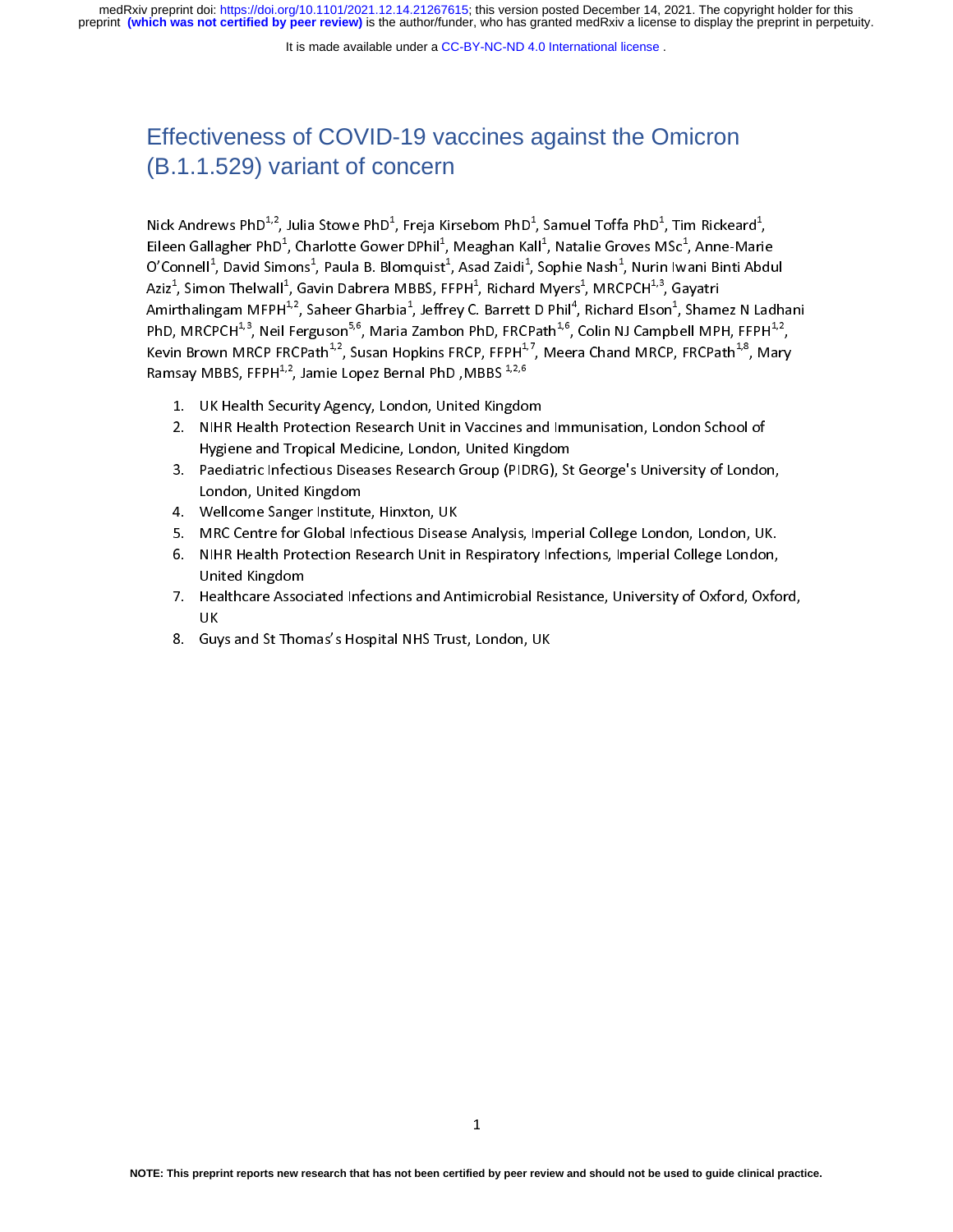It is made available under a [CC-BY-NC-ND 4.0 International license](http://creativecommons.org/licenses/by-nc-nd/4.0/) .

# Abstract

# **Background**

# **Methods**

populations has raised concerns about the effectiveness of current vaccines.<br>
Methods<br>
We used a test-negative case-control design to estimate vaccine effectiveness (VE) against<br>
symptomatic disease caused by the Omicron a Methods<br>We used a test-negative case-control design to estimate vaccine effectivenes<br>symptomatic disease caused by the Omicron and Delta variants in England. V<br>primary immunisation with two BNT162b2 or ChAdOx1 doses, and a symptomatic disease caused by the Omicron and Delta variants in England. VE was calculat<br>primary immunisation with two BNT162b2 or ChAdOx1 doses, and at 2+ weeks following a<br>BNT162b2 booster.<br>Results<br>between 27 November an

# **Results**

primary immunisation with two BNT162b2 or ChAdOx1 doses, and at 2+ weeks following a<br>BNT162b2 booster.<br>Results<br>Between 27 November and 06 December 2021, 581 and 56,439 eligible Omicron and Delta cases<br>respectively were ide primary 2021, 581 and 56,439 eligible Omicron and Delta<br>Petween 27 November and 06 December 2021, 581 and 56,439 eligible Omicron and Delta<br>respectively were identified. There were 130,867 eligible test-negative controls. Results<br>Between 27 Novem<br>respectively were id<br>against Omicron fro<br>88.0% (95%Cl: 65.9<br>weeks post dose 2.F<br>to 86.0%) for ChAdC respectively were identified. There were 130,867 eligible test-negative controls. There was no eff<br>against Omicron from 15 weeks after two ChAdOx1 doses, while VE after two BNT162b2 doses wi<br>88.0% (95%Cl: 65.9 to 95.8%) 2against Omicron from 15 weeks after two ChAdOx1 doses, while VE after two BNT162b2 doses was<br>88.0% (95%Cl: 65.9 to 95.8%) 2-9 weeks after dose 2, dropping to between 34 and 37% from 15<br>weeks post dose 2.From two weeks afte against Omicropy is a set of 95.8%) 2-9 weeks after dose 2, dropping to between 34 and 37% from 15 weeks post dose 2.From two weeks after a BNT162b2 booster, VE increased to 71.4% (95%Cl: 41.8 to 86.0%) for ChAdOx1 primary

examples after a BNT162b2 booster, VE increased to 71.4% (95%CI: 41<br>to 86.0%) for ChAdOx1 primary course recipients and 75.5% (95%CI: 56.1 to 86.3%) for BNT162b<br>primary course recipients.<br>For cases with Delta, VE was 41.8% to 86.0%) for ChAdOx1 primary course recipients and 75.5% (95%CI: 56.1 to 86.3%) for BNT162b2<br>primary course recipients.<br>For cases with Delta, VE was 41.8% (95%CI: 39.4-44.1%) at 25+ weeks after two ChAdOx1 doses,<br>increasi primary course recipients.<br>For cases with Delta, VE was 41.8% (95%CI: 39.4-44.1%) at 25+ weeks after two ChAdOx1 doses,<br>increasing to 93.8% (95%CI: 93.2-94.3%) after a BNT162b2 booster. With a BNT162b2 primary<br>course, VE w For cases with Delta, VE was<br>increasing to 93.8% (95%C)<br>course, VE was 63.5% (95%<br>92.0-93.1%) two weeks aft<br>Conclusions<br>Primary immunisation with For cases with Delta, Same Barry Alexander William Barry School increasing to 93.8% (95%CI: 93.2-94.3%) after a BNT162b2 booster. With a BNT162b2 primary course, VE was 63.5% (95%CI: 61.4 to 65.5%) 25+ weeks after dose 2,

# **Conclusions**

increasing to 93.8% (95%CI: 61.4 to 65.5%) 25+ weeks after dose 2, increasing to 92.6% (95%<br>92.0-93.1%) two weeks after the booster.<br>Conclusions<br>Primary immunisation with two BNT162b2 or ChAdOx1 doses provided no or limite 92.0-93.1%) two weeks after the booster.<br>Conclusions<br>Primary immunisation with two BNT162b2 or ChAdOx1 doses provided no or limited protection<br>against symptomatic disease with the Omicron variant. Boosting with BNT162b2 fo Conclusions<br>Primary immunisation with two BNT162b2<br>against symptomatic disease with the Omi<br>primary course significantly increased prot<br>Word Count against symptomatic disease with the Omicron variant. Boosting with BNT162b2 following eithe<br>primary course significantly increased protection.<br>Word Count<br>3023 against symptomatic distribution variant. Boosting with BNT162b2 following either<br>primary course significantly increased protection.<br>3023<br>MCC MMT162

primary course significantly increase protection.<br>Board<br>Key Words |<br>|<br>|<br>| Word Count

# ----<br>Key<br>covii  $\frac{1}{2}$ Key Words

COVID-19, Omicron, Delta, Vaccine Effectiveness, Test Negative Case Control, Immunisation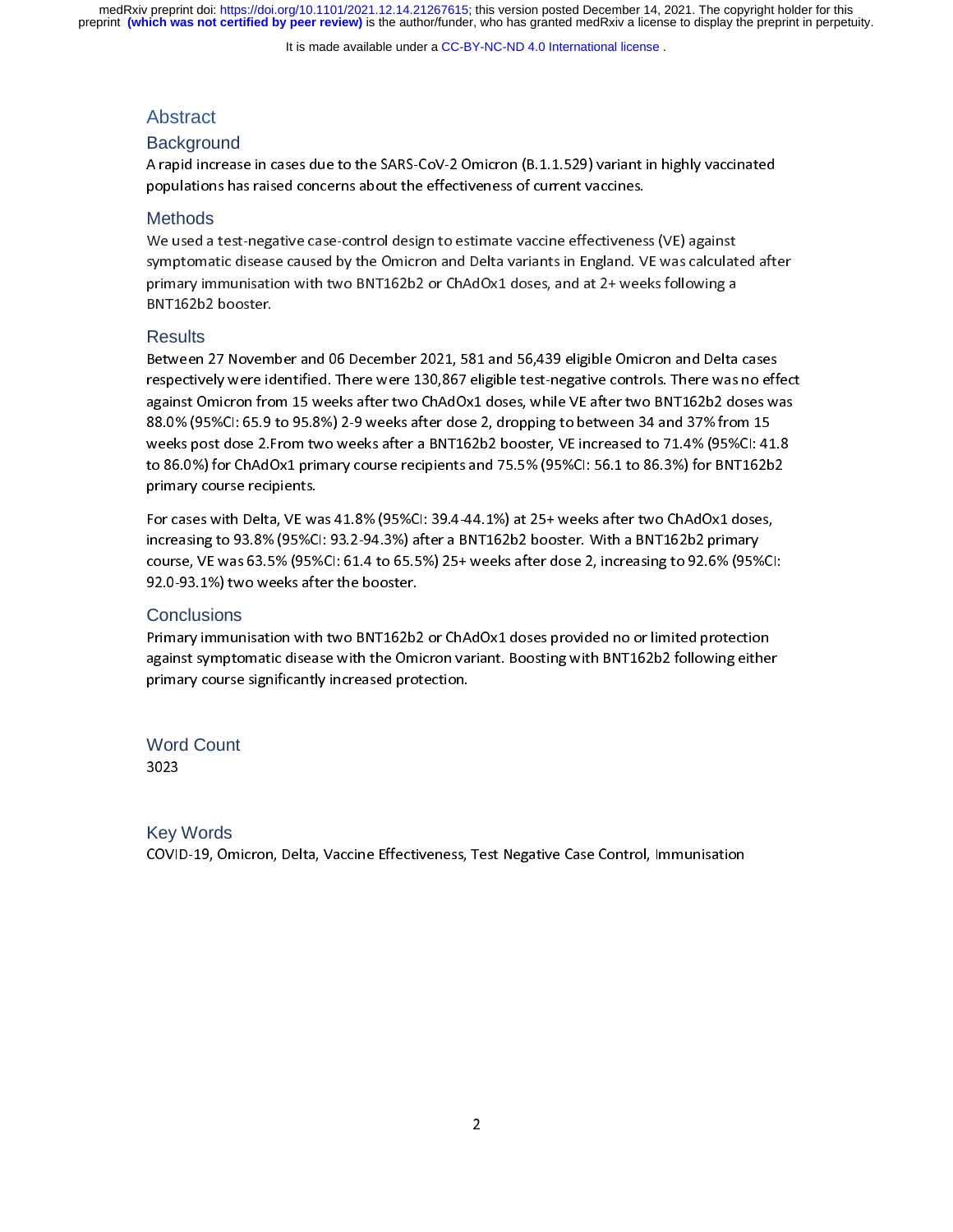It is made available under a [CC-BY-NC-ND 4.0 International license](http://creativecommons.org/licenses/by-nc-nd/4.0/) .

#### **Introduction**

Evolution named the B.1.1.529 COVID-19 variant, first detected in Botswana and South Africa, as the<br>Omicron variant of concern.(1) This classification was based on a rapid increase in confirmed SARS-<br>CoV-2 infection in Sou Omicron variant of concern (1) This classification was based on a rapid increase in confirmed SARS-CoV-2 infection in South Africa, coinciding with an increase in detections of the Omicron variant, identification of a numb

mutations in the receptor binding domain of the spike protein which have been associated with<br>increased transmissibility and immune evasion after natural infection and vaccination.(2) Emerging identification of a number of concerning mutations and early evidence of an increased risk of<br>reinfection in recently-infected individuals.<br>A large number of mutations have been identified in the Omicron variant, including identification of a number of anti-time of anti-time of anti-time of an increased risk of an<br>A large number of mutations have been identified in the Omicron variant, including multiple<br>mutations in the receptor binding dom remeated in recently-infected interaction<br>A large number of mutations have been ide<br>mutations in the receptor binding domain c<br>increased transmissibility and immune evas<br>laboratory data indicate significantly reduce<br>to the ノ「i」<br>II<br>Ii mutations in the receptor binding domain of the spike protein which have been associated w<br>increased transmissibility and immune evasion after natural infection and vaccination.(2) Em<br>laboratory data indicate significantly mutations in the receptor and impulse the replacement in the relation and vaccination. (2) Emergi<br>laboratory data indicate significantly reduced neutralising antibody response to Omicron compa<br>to the original COVID-19 viru increased to the original COVID-19 virus or the Delta variant in vaccinated individuals, although booster doses<br>timproved neutralising activity.(3, 4) Neutralising antibody has been found to correlate with<br>protection again to the original COVID-19 virus or the Delta variant in vaccinated individuals, although booster doses<br>improved neutralising activity (3, 4) Neutralising antibody has been found to correlate with<br>protection against reinfect to the original COVID-19 vaccines are highly effective against symptomatic disease and, more so, against severe<br>diffectiveness against Omicron is anticipated based on these early laboratory findings. (5-7)<br>COVID-19 vaccine

protection against reinfection and vaccine effectiveness against infection, therefore reduces<br>effectiveness against Omicron is anticipated based on these early laboratory findings.(5-7)<br>COVID-19 vaccines are highly effecti effectiveness against Omicron is anticipated based on these early laboratory findings. (5-7)<br>COVID-19 vaccines are highly effective against symptomatic disease and, more so, against severe<br>disease and fatal outcomes with t effectiveness against symptomatic disease and, more so, against symptomatic disease and, more so, against symptomatic disease and fatal outcomes with the original strain as well as the Alpha variant that predomearly 2021.( (くられる disease and fatal outcomes with the original strain as well as the Alpha variant that predominated<br>early 2021.(8-14) Modest reductions in vaccine effectiveness against infection and mild disease ha<br>been observed with Beta early 2021.(8-14) Modest reductions in vaccine effectiveness against infection and mild disease have<br>been observed with Beta and Delta variants, although effectiveness against severe disease has<br>remained high for at least early observed with Beta and Delta variants, although effectiveness against severe disease has<br>remained high for at least 6 months after primary immunisation with two COVID-19 vaccine<br>doses.(15-18) Waning of protection has been observed with the OCOVID-19 vaccine<br>doses.(15-18) Waning of protection has been observed with time since vaccination, and especi<br>with the Delta variant which is able to at least partially evade natural and vaccine-ind remainly mumipulary in the since vaccination, and esp<br>doses. (15-18) Waning of protection has been observed with time since vaccination, and esp<br>with the Delta variant which is able to at least partially evade natural and with the Delta variant which is able to at least partially evade natural and vaccine-induced<br>
immunity.(19) However, third (booster) doses provide a rapid and significant increase in protection<br>
against both mild and sever

immunity (19) However, third (booster) doses provide a rapid and significant increase in pr<br>against both mild and severe disease outcomes (18, 20-24)<br>In the UK, Omicron cases were first identified in mid-November 2021 thro immunity.<br>
In the UK, Omicron cases were first identified in mid-November 2021 through whole genome<br>
sequencing of polymerase chain reaction (PCR) positive swabs. Initially cases occurred primarily in<br>
travellers and their against both million of the million of the million of the UK, Omicron cases were first identified in mid-Novem<br>sequencing of polymerase chain reaction (PCR) positive swa<br>travellers and their close contacts but there was al |<br>| s|<br>| r4 (| In the UK, Omicroposity exacts were first intially cases occurred primari<br>
Intravellers and their close contacts but there was already evidence of community transmission<br>
late November (25) The UK COVID-19 vaccination prog sequency and their close contacts but there was already evidence of community transmission from<br>late November. (25) The UK COVID-19 vaccination programme has been in place since December<br>2020 with primary courses of two do late November. (25) The UK COVID-19 vaccination programme has been in place since December<br>2020 with primary courses of two doses of either BNT162b2 (Pfizer-BioNTech, Comirnaty®),<br>ChAdOx1-S (Vaxzevria, AstraZeneca) or mRNA 2020 with primary courses of two doses of either BNT162b2 (Pfizer-BioNTech, Comirnaty®),<br>ChAdOx1-S (Vaxzevria, AstraZeneca) or mRNA-1273 (Spikevax, Moderna). Two dose vaccine upta<br>is more than 60% in all cohorts over 20 ye 2021 with primary extra and thorst and over 1273 (Spikevax, Moderna). Two dose vaccine is more than 60% in all cohorts over 20 years and over 80% in all cohorts over 50 years of agreed to children over the age of 12 years is more than 60% in all cohorts over 20 years and over 80% in all cohorts over 50 years of age, with vaccinations now being offered to children over the age of 12 years. (26) Booster vaccination with either BNT162b2 or a h is more than 60% in all cohores over the age of 12 years. (26) Booster vaccination with<br>either BNT162b2 or a half dose (50µg) of mRNA-1273 was introduced in September 2021 to adults<br>over 50 years and those in risk groups, either BNT162b2 or a half dose (50µg) of mRNA-1273 was introduced in September 2021 to adults<br>over 50 years and those in risk groups, and later expanded to all adults. Initially boosters were<br>offered 6 months after complet over 50 years and those in risk groups, and later expanded to all adults. Initially boosters were<br>offered 6 months after completion of the primary course. With the emergence of the Omicron<br>variant, this interval was reduce

offered 6 months after completion of the primary course. With the emergence of the Omicron variant, this interval was reduced to 3 months.(27)<br>In this study we estimate vaccine effectiveness against symptomatic disease aft or the final monocompleted of the primary course. The emergence of the emergence of the primary variant, this interval was reduced to 3 months.(27)<br>In this study we estimate vaccine effectiveness against symptomatic diseas variantly in this study we estimate vaccine effectiveness againt<br>
BNT162b2 and ChAdOx1-S, and after booster doses<br>
with either BNT162b2 or ChAdOx1-S.<br>
3 |<br>|<br>| In this study we estimate the content of the symptom of the control of the BNT162b2 and ChAdOx1-S, and after booster doses of BNT162b2 following a primary immun with either BNT162b2 or ChAdOx1-S.<br>3 with either BNT162b2 or ChAdOx1-S, and a primary immunisation of BNT162b2 for ChAdOx1-S, and  $\frac{3}{2}$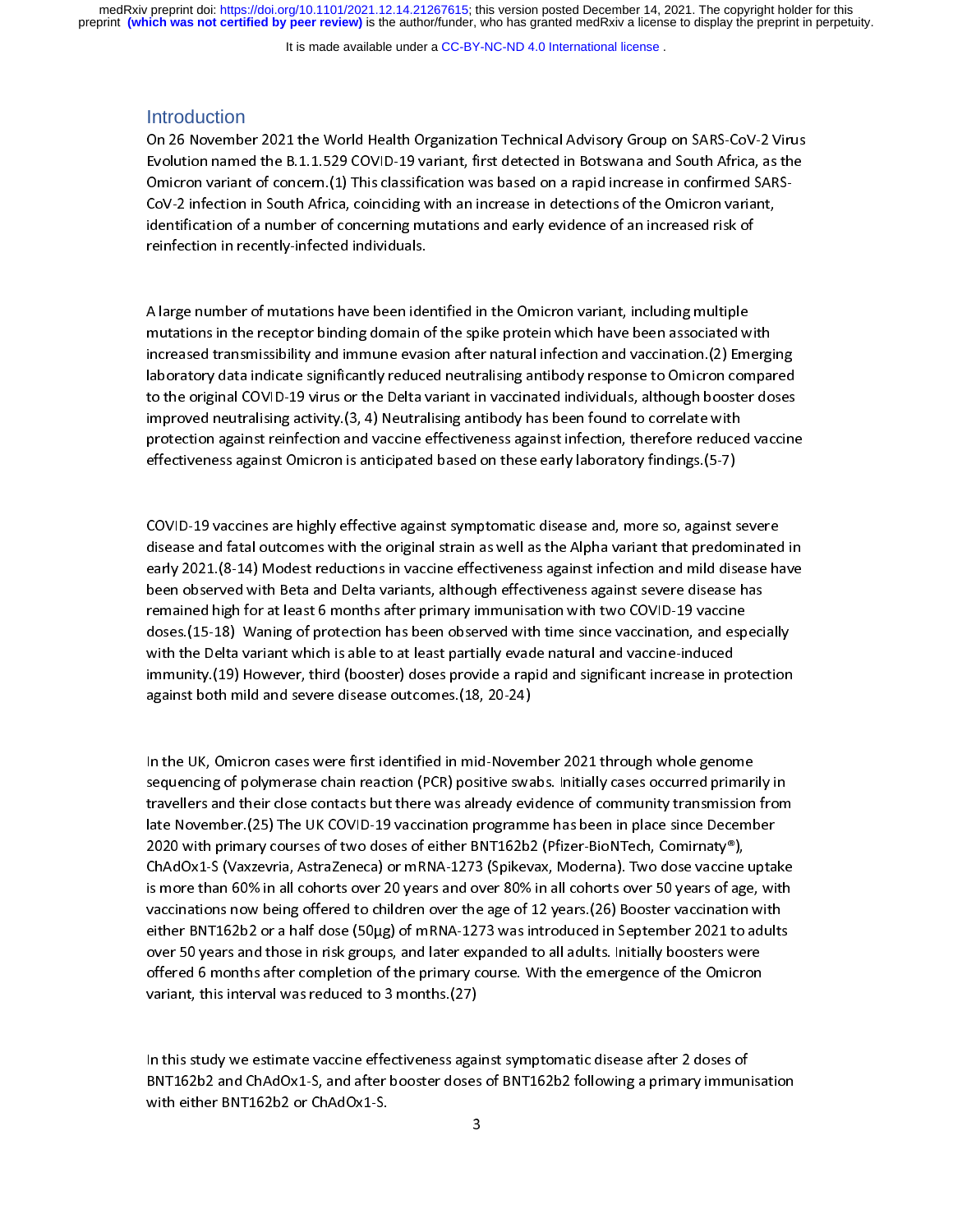It is made available under a [CC-BY-NC-ND 4.0 International license](http://creativecommons.org/licenses/by-nc-nd/4.0/) .

# **Methods**

#### Study Design

| (、/ ( s ) A text of the Omicron variant compared to the Delta variant. (16) The odds of vaccination in<br>Symptomatic PCR positive cases was compared to the odds of vaccination in symptomatic individuals<br>who tested negative for SARS-Co symptomatic PCR positive cases was compared to the odds of vaccination in symptomatic individu<br>who tested negative for SARS-CoV-2 in England.<br>Data Sources<br>COVID-19 Testing Data symptomatic PCR positive for SARS-CoV-2 in England.<br>
Data Sources<br>
COVID-19 Testing Data<br>
SARS-CoV-2 Testing PCR testing for SARS CoV-2 in England is undertaken by hospital and public

# Data Sources

# COVID-19 Testing Data

who tested negative for Marketted India<br>Data Sources<br>COVID-19 Testing Data<br>SARS-CoV-2 Testing PCR testing for SARS CoV-2 i<br>health laboratories (Pillar 1), as well as by comm ( ^ ^ ^ c ^ f ^ ^ f health laboratories (Pillar 1), as well as by community testing (Pillar 2) including drive through a<br>at-home testing, which is available to anyone with symptoms consistent with COVID-19 (high<br>temperature, new continuous co at-home testing, which is available to anyone with symptoms consistent with COVID-19 (high<br>temperature, new continuous cough, or loss or change in sense of smell or taste), is a contact of a<br>confirmed case, for care home s temperature, new continuous cough, or loss or change in sense of smell or taste), is a contact confirmed case, for care home staff and residents or who have self-tested as positive using a lation device. SARS-CoV-2 lateral confirmed case, for care home staff and residents or who have self-tested as positive using a latera<br>flow device. SARS-CoV-2 lateral flow tests (LFT) are freely available to all members of the population<br>for regular home Flow device. SARS-CoV-2 lateral flow tests (LFT) are freely available to all members of the population<br>for regular home testing. Data on all positive PCR and LFT tests, and on negative Pillar 2 PCR tests<br>from symptomatic i for regular home testing. Data on all positive PCR and LFT tests, and on negative Pillar 2 PCR tests<br>from symptomatic individuals with an onset date after 16th October 2020 were extracted up to 6th<br>December 2021. Individu From symptomatic individuals with an onset date after 16th October 2020 were extracted up to 6t<br>December 2021. Individuals who reported symptoms and were tested in Pillar 2 between November 27<sup>th</sup> and December 3<sup>rd</sup> 2021 w From 2021. Individuals who reported symptoms and were tested in Pillar 2 between November<br>27<sup>th</sup> and December 3<sup>rd</sup> 2021 were included in the analysis. Any negative tests taken within 7 days of<br>a previous negative test, or  $27<sup>th</sup>$  and December  $3<sup>rd</sup>$  2021 were included in the analysis. Any negative tests taken within 7 days of<br>a previous negative test, or where symptoms were recorded, with symptoms within 10 days of<br>symptoms for a p 27" and December 3" 2021 were included in the analysis. Any negative tests taken within 7 days of<br>a previous negative test, or where symptoms were recorded, with symptoms within 10 days of<br>symptoms for a previous negative a previous negative test were dropped as these likely represent the same episod<br>Negative tests taken within 21 days before a positive test were also excluded as there is a high<br>chance of these being false negatives. Positi Symptoms for these being false negatives. Positive test were also excluded as there is a high<br>chance of these being false negatives. Positive and negative tests within 90 days of a previous<br>positive test were also excluded Negative tests taken with the regatives. Positive and negative tests within 90 days of a previous<br>positive test were also excluded, however where participants had later positive tests within se<br>days of a positive then pref positive test were also excluded, however where participants had later positive tests within sedays of a positive then preference was given to PCR tests, symptomatic tests and tests with sequencing or S-gene testing done. positive then preference was given to PCR tests, symptomatic tests and tests with<br>sequencing or S-gene testing done. Data were restricted to persons who had reported symptoms<br>and gave an onset date within the 10 days prior sequencing or S-gene testing done. Data were restricted to persons who had reported symptom and gave an onset date within the 10 days prior to testing to account for reduced PCR sensitively ond this period in an infection sequencing or S-gene testing do the 10 days prior to testing to account for reduced PCR sensitivity<br>beyond this period in an infection event. Data from cases who had reported recent travel were<br>excluded due to differences beyond this period in an infection event. Data from cases who had reported recent travel were<br>excluded due to differences in exposure risk and possible misclassification of vaccination status. It<br>samples tested in one of t beyond the transformation exposure risk and possible misclassification of vaccination status.<br>
samples tested in one of the community testing laboratories using the TaqPath assay were inclu<br>
in the final analysis, and only samples tested in one of the community testing laboratories using the TaqPath assay were included<br>in the final analysis, and only positive cases with S-gene test or sequencing results available were<br>included. A small numbe in the final analysis, and only positive cases with S-gene test or sequencing results available were<br>included. A small number of positive tests were excluded where sequencing found them to be<br>neither the Delta nor Omicron included. A small number of positive tests were excluded where sequencing found them to be<br>neither the Delta nor Omicron variant. Finally, only samples taken from November 27th were<br>retained for analysis as this correspond included. A small number of positive tests were extended for analysis as this corresponded to the period when S-gene negative status was prediventaned for analysis as this corresponded to the period when S-gene negative st

#### Vaccination Data

retained for analysis as this corresponded to the period when S-gene negative status was prec<br>of being the Omicron variant.<br>The National Immunisation Management System (NIMS) contains demographic information o<br>whole popula retained for analysis are the extreme performance to the period when  $\sim$  gene negative status was prediction<br>of being the Omicron variant.<br>The National Immunisation Management System (NIMS) contains demographic informatio Vaccination Data<br>The National Immunisation M<br>whole population of England V<br>COVID-19 vaccinations.(28) NI<br>manufacturer, sex, date of bir<br>determine index of multiple d<br>registered care homes using tl whole population of England who are registered with a GP in England and is used to record all<br>COVID-19 vaccinations.(28) NIMS was accessed on 09 December 2021 for dates of vaccination and<br>manufacturer, sex, date of birth, COVID-19 vaccinations.(28) NIMS was accessed on 09 December 2021 for dates of vaccination<br>manufacturer, sex, date of birth, ethnicity, and residential address.(29) Addresses were used t<br>determine index of multiple deprivat manufacturer, sex, date of birth, ethnicity, and residential address.(29) Addresses were used to<br>determine index of multiple deprivation quintile and were also linked to Care Quality Commission<br>registered care homes using manufacturer, sex, date of multiply commissiyes manufacturer and were also linked to Care Quality Commission<br>determine index of multiple deprivation quintile and were also linked to Care Quality Commission<br>registered care determine index of multiple deprivation quintie and were also linked to Care Quality Commission<br>registered care homes using the unique property reference number. Data on geography (NHS)<br>4 registered care homes using the unique property reference number. Data on geography (NHS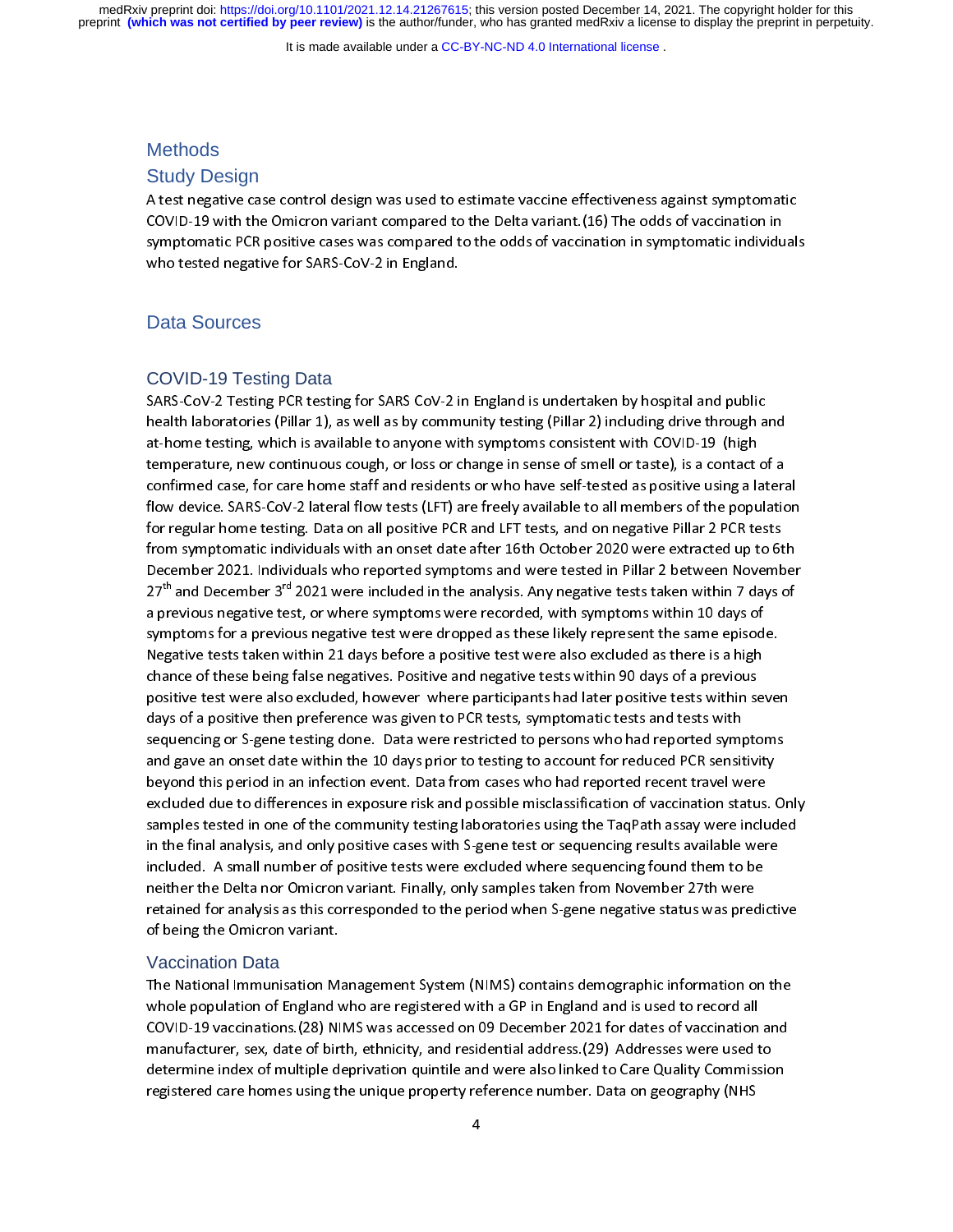It is made available under a [CC-BY-NC-ND 4.0 International license](http://creativecommons.org/licenses/by-nc-nd/4.0/) .

also extracted from the NIMS. Booster doses were identified as a third dose given at least 140 days<br>after a second dose and administered after 13 September 2021. Individuals with four or more doses<br>of vaccine, heterologous after a second dose and administered after 13 September 2021. Individuals with four or more doses<br>of vaccine, heterologous primary schedule or fewer than 19 days between their first and second<br>dose were excluded.<br>Identific

#### Identification of Delta and Omicron Variants and assignment to cases

of vaccine, heterologous primary schedule or fewer than 19 days between their first and second<br>dose were excluded.<br>Identification of Delta and Omicron Variants and assignment to cases<br>Sequencing of PCR positive samples is of vacancy of the principle principle principle in the protect than 19 days and dose were excluded.<br>
Identification of Delta and Omicron Variants and assignment to cases<br>
Sequencing of PCR positive samples is undertaken th Identification of Desequencing of PCR po<br>Sequencing of PCR po<br>Wellcome Sanger Insi<br>based on mutations.<br>identifying each varia<br>target (S-gene target<br>almost always has a p Sequencing of Periodic University of Periodic samples is undertaken through the WHSA definitions of variants<br>
based on mutations. Spike gene (S-gene) target status on PCR-testing is a second approach for<br>
identifying each Wellcome Sanger Institute. Suppose the UKHS decays are associated with a negative S-gene<br>identifying each variant because the Omicron variant has been associated with a negative S-gene<br>target (S-gene target failure, SGTF) identifying each variant because the Omicron variant has been associated with a negative S-gene<br>target (S-gene target failure, SGTF) on PCR testing with the Taqpath assay whereas the Delta va<br>almost always has a positive S identify (S-gene target failure, SGTF) on PCR testing with the Taqpath assay whereas the Delta varia<br>almost always has a positive S-gene target. (25) Approximately 40% of Pillar 2 Community testing i<br>England is carried out target (S-gene target failure) S-gene target (25) Approximately 40% of Pillar 2 Community testing in<br>almost always has a positive S-gene target (25) Approximately 40% of Pillar 2 Community testing in<br>England is carried out England is carried out by laboratories using the TaqPath assay (Thermo Fisher Scientific). Cases were<br>defined as the Delta or Omicron variant based on whole genome sequencing or S-gene target status<br>with sequencing taking England is the Delta or Omicron variant based on whole genome sequencing or S-gene target status,<br>with sequencing taking priority. *A priori*, we considered that S-gene target failure (SGTF) would be<br>used to define the Omi defined as the Delta or Omicron and S-gene target failure (SGTF) would be used to define the Omicron variant when Omicron accounts for at least 80% of S-gene target failure (same target status).<br>Cases.<br>Testing data were li

with sequencing taking priority. A priori, we considered that S-gene target failure (SGTF) would be<br>used to define the Omicron variant when Omicron accounts for at least 80% of S-gene target failur<br>cases.<br>Testing data were resting data were linked to NIMS on 09 December 2021 using combinations of the unique individual<br>National Health Service (NHS) number, date of birth, surname, first name, and postcode using<br>deterministic linkage - 92.2% of Testing<br>Nation<br>detern<br>Statis<br>Logisti<br>those t

# Statistical Analysis

National Health Service (NHS) number, date of birth, surname, first name, and postcode using<br>deterministic linkage - 92.2% of eligible tests could be linked to the NIMS.<br>Statistical Analysis<br>Logistic regression was used, w National Health Service (NHS) and Parkinsh, Surname, Markinsh, Surname, and postcode<br>
Statistical Analysis<br>
Logistic regression was used, with the PCR test result as the dependent variable and cases bein<br>
those testing pos Statistical Analysis<br>Logistic regression was used, with the PCR test result as the dependent va<br>those testing positive (stratified in separate analyses as either Omicron or<br>those testing negative. Vaccination status was in

those testing positive (stratified in separate analyses as either Omicron or Delta) and controls be<br>those testing negative. Vaccination status was included as an independent variable and effective<br>defined as 1- odds of vac those testing negative. Vaccination status was included as an independent variable and effectivenes<br>defined as 1- odds of vaccination in cases/odds of vaccination in controls.<br>Vaccine effectiveness was adjusted in logistic defined as 1- odds of vaccination in cases/odds of vaccination in controls.<br>Vaccine effectiveness was adjusted in logistic regression models for age (5 year bands up to age 60,<br>then everyone age 60+), sex, index of multipl Maccine effectiveness was adjusted in logistic regression models for age (5<br>then everyone age 60+), sex, index of multiple deprivation (quintile), ethn<br>(NHS region), period (day of test), health and social care worker stat Then everyone age 60+), sex, index of multiple deprivation (quintile), ethnic group, geographic regio<br>(NHS region), period (day of test), health and social care worker status, clinical risk group status,<br>clinically extreme

(NHS region), period (day of test), health and social care worker status, clinical risk group status,<br>(IMES region), period (day of test), health and social care worker status, clinical risk group status,<br>clinically extrem (MH) PERTER (MP) 2022), MEMIN WARD VESTIFY DENTERTY THING (Day Christman Color)<br>Clinically extremely vulnerable, and previously testing positive. These factors were all considered<br>potential confounders so were included in potential confounders so were included in all models.<br>Analyses were stratified by primary immunisation course (ChAdOx1-S or BNT162b2). Any<br>heterologous primary schedules were excluded. Vaccine effectiveness was assessed fo Premium confounders is interminial and internation counselerations of all models were excluded. Vaccinourse in intervals of 2-9, 10-14, 15-19, 20-24 and 25+<br>also assessed at least two weeks after a BNT162b2 books or BNT162 Analysia were excluded. Vaccine effectiveness was assessed for example in intervals of 2-9, 10-14, 15-19, 20-24 and 25+ weeks post dose 2. Vaccine effectivalso assessed at least two weeks after a BNT162b2 booster for prima heterologous primary course in intervals of 2-9, 10-14, 15-19, 20-24 and 25+ weeks post dose 2. Vaccine effectiveness was also assessed at least two weeks after a BNT162b2 booster for primary immunisation with ChAdOx1-S or also assessed at least two weeks after a BNT162b2 booster for primary immunisation with ChAdOx1-<br>S or BNT162b2. Comparison was to unvaccinated individuals to estimate the absolute effectiveness<br>of vaccination against Omicr S or BNT162b2. Comparison was to unvaccinated individuals to estimate the absolute effectiveness<br>of vaccination against Omicron and Delta variants.<br>Numbers were too small to estimate vaccine effectiveness with mRNA-1273 as

S or Backmann and Source individuals to the absolute of vaccination against Omicron and Delta variants.<br>Numbers were too small to estimate vaccine effectiveness with mRNA-1273 as either a primary<br>course or a booster. of vacantiers against China china Constantinum<br>Numbers were too small to estimate vaccine effect<br>course or a booster. Numbers were too small to estimate vacancies with many states with many states with many states with many states with many states with many states with many states with many states with many states with many states with ma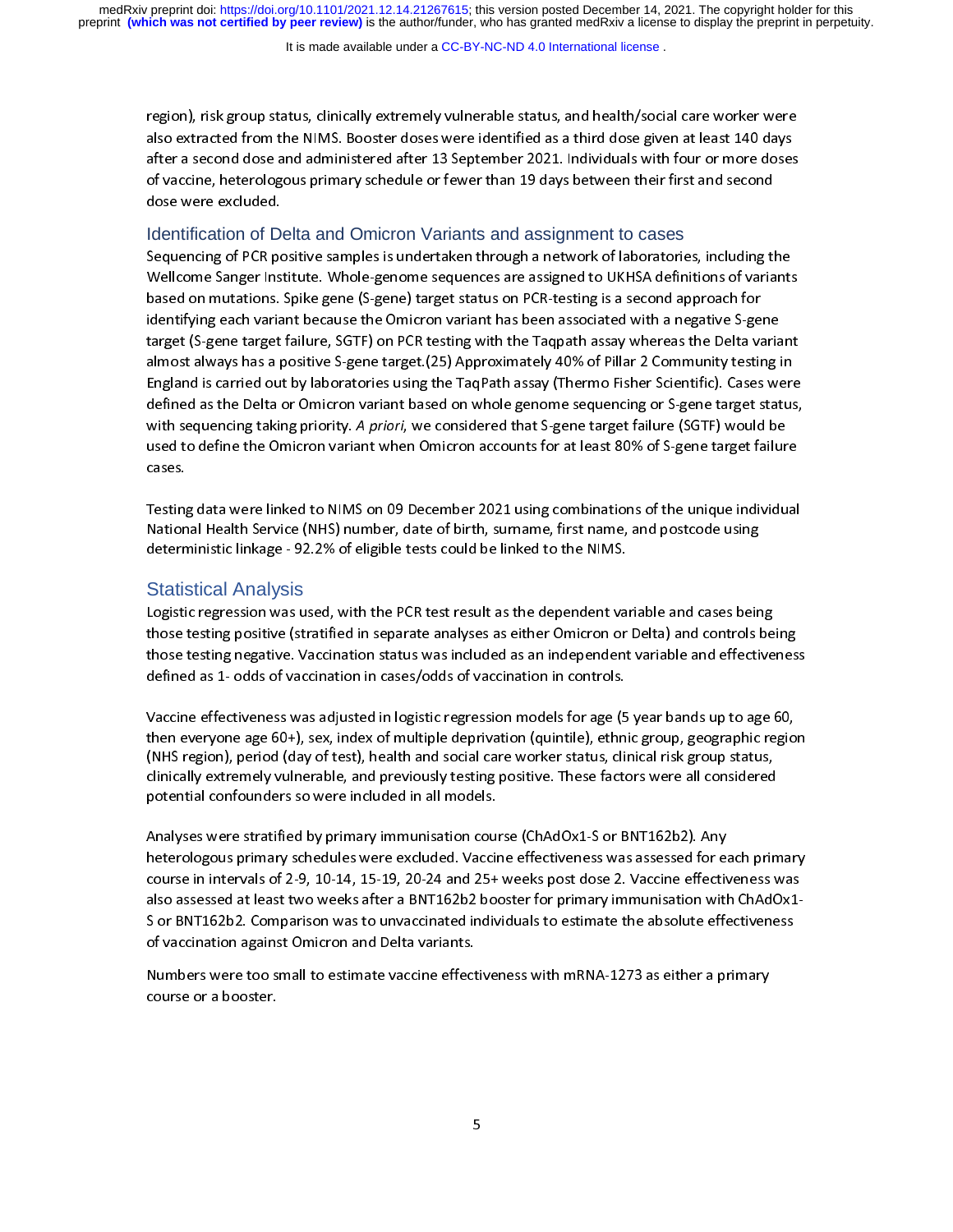It is made available under a [CC-BY-NC-ND 4.0 International license](http://creativecommons.org/licenses/by-nc-nd/4.0/) .

#### **Results**

Within sequenced cases from Pillar 2 testing where S-gene testing was done the proportion of Sgene negative tests that were sequenced as Omicron was 6/12 (50%) on 25<sup>th</sup> November, 13/20<br>(65%) on 26<sup>th</sup> November, 18/20 (90%) on 27<sup>th</sup> November, 10/11 (91%) on 28<sup>th</sup> November and 17<br>(89%) on 29<sup>th</sup> November. We ther (65%) on 26" November, 18/20 (90%) on 27" November, 10/11 (91%) on 28" November and 17/19<br>(89%) on 29<sup>th</sup> November. We therefore used cases tested from 27<sup>th</sup> November where the positive<br>predictive value was above 80%. Seq

There were 581 symptomatic Omicron cases which were identified during the study period by (89%) on 29" November. We therefore used cases tested from 27" November where the positive<br>predictive value was above 80%. Sequencing or S-gene target status were both used to identify<br>Omicron and Delta cases, with the seq predictive value above 80%. Set the sequencing result taking priority.<br>
There were 581 symptomatic Omicron cases which were identified during the study period by<br>
sequencing or SGTF and linked to NIMS for vaccination statu There were 581 symptomatic Omicron cases which were identified d<br>sequencing or SGTF and linked to NIMS for vaccination status. Over t<br>56,439 eligible Delta cases and 130,867 test negative controls. A des<br>given in Table 1. ך<br>}<br>}} sequencing or SGTF and linked to NIMS for vaccination status. Over the same period there wer<br>56,439 eligible Delta cases and 130,867 test negative controls. A description of the eligible test<br>given in Table 1. Omicron case sequencially be Delta cases and 130,867 test negative controls. A description of the eligible tests<br>given in Table 1. Omicron cases 14+ days after a booster occurred a median of 41 days after the<br>booster (range 14-72 days)

Siyer Engative Entrancement Engative Controls. The eligible Delta cases and a delta cases and the booster (range 14-72 days).<br>
Uncoine effectiveness against symptomatic disease in individuals who received a primary course booster (range 14-72 days).<br>Vaccine effectiveness against symptomatic disease in individuals who received a primary course<br>the ChAdOx1 or BNT162b2 is shown by period after primary immunisation with 2 doses and afte<br>third d booster (range 24-72 days).<br>
Vaccine effectiveness agains<br>
the ChAdOx1 or BNT162b2 is<br>
third dose with BNT162b2 is<br>
BNT162b2, effectiveness wa<br>
interval investigated. Among \ttle:<br>c The ChAdOx1 or BNT162b2 is shown by period after primary immunisation with 2 doses and after a<br>third dose with BNT162b2 is shown in Figure 1 and Table 2. Apart from 2-9 weeks post dose 2 for<br>BNT162b2, effectiveness was low third dose with BNT162b2 is shown in Figure 1 and Table 2. Apart from 2-9 weeks post dose 2 for<br>BNT162b2, effectiveness was lower for Omicron compared to Delta post vaccination at all time<br>interval investigated. Among thos BNT162b2, effectiveness was lower for Omicron compared to Delta post vaccination at all time<br>interval investigated. Among those who had received two ChAdOx1 doses, there was no protectiv<br>effect of vaccination against symp interval investigated. Among those who had received two ChAdOx1 doses, there was no protect<br>effect of vaccination against symptomatic disease with Omicron from 15 weeks after the second<br>dose. Among those who had received t interval investigated manning diverting the state of the Charlotter of vaccination against symptomatic disease with Omicron from 15 weeks after the second<br>dose. Among those who had received two BNT162b2 doses, vaccine effe dose. Among those who had received two BNT162b2 doses, vaccine effectiveness was 88.0% (95<br>65.9 to 95.8%) 2-9 weeks after dose 2, dropping to 48.5% (95%CI: 24.3 to 65.0%) at 10-14 weeks<br>post dose 2 and dropping further to 1980. Among those. Among those who had received BNT162b2 as the primary course.<br>
Among those 2 and dropping further to between 34 and 37% from 15 weeks post dose 2. Among those<br>
who received ChAdOx1 as the primary course, For 11 see 2 and dropping further to between 34 and 37% from 15 weeks post dose 2. Among tho<br>who received ChAdOx1 as the primary course, from 2 weeks after a BNT162b2 booster dose, vace<br>effectiveness increased to 71.4% (95 who received ChAdOx1 as the primary course, from 2 weeks after a BNT162b2 booster dose, vaccine<br>effectiveness increased to 71.4% (95%CI: 41.8 to 86.0%). Vaccine effectiveness increased to 75.5%<br>(95%CI: 56.1 to 86.3%) after

effectiveness increased to 71.4% (95%CI: 41.8 to 86.0%). Vaccine effectiveness increased to 75.5%<br>(95%CI: 56.1 to 86.3%) after the booster among those who had received BNT162b2 as the primary<br>course.<br>With the Delta variant (95%Cl: 56.1 to 86.3%) after the booster among those who had received BNT162b2 as the primary<br>course.<br>With the Delta variant, effectiveness dropped from 76.2% (95%CI: 63.7 to 84.4%) 2-9 weeks after<br>dose 2 down to 41.8% (95 (95%CI: 92.0-93.1%) two weeks after the booster.<br>
With the Delta variant, effectiveness dropped from 76.2% (95%CI: 63.7 to 84.4%) 2-9 weeks after<br>
dose 2 down to 41.8% (95%CI: 39.4-44.1%) at 25+ weeks after dose 2 with a C With the<br>dose 2 course.<br>With a E<br>after do<br>(95%Cl: With a BNT162b2 primary course. Effectiveness increases to 93.8% (95%CI: 93.2-94.3%) two weeks after a BNT162b2 booste<br>
With a BNT162b2 primary course, effectiveness drops from 88.2% (95%CI: 86.7 to 89.5%) 2-9 wee<br>
after d dourse. Effectiveness increases to 93.8% (95%CI: 93.2-94.3%) two weeks after a BNT162b2 book With a BNT162b2 primary course, effectiveness drops from 88.2% (95%CI: 86.7 to 89.5%) 2-9 wafter dose 2 down to 63.5% (95%CI: 61. With a BNT162b2 primary course, effectiveness drops from 88.2% (95%CI: 86.7 to 89.5%) 2-9 weeks after dose 2 down to 63.5% (95%CI: 61.4 to 65.5%) 25+ weeks after dose 2, increasing to 92.6%<br>(95%CI: 92.0-93.1%) two weeks af With a Burdelline primary course, effectiveness after discussion (95%CI: 92.0-93.1%) two weeks after the booster.<br>(95%CI: 92.0-93.1%) two weeks after the booster.<br>All vaccine effectiveness estimates for the Omicron variant

(95%CI: 92.0-93.1%) two weeks after the booster.<br>All vaccine effectiveness estimates for the Omicron variant have with wide confidence intervals<br>because of small case numbers.<br>Discussion<br>Our findings indicate that vaccine (95%CI: 92.0-93.1%) two weeks after the booster.

# **Discussion**

Moreouse of small case numbers.<br>All vacations of small case numbers.<br>All vacations of small case that vaccine effectiveness against symptomatic disease with the Omicron<br>variant is significantly lower than with the Delta va Discussion<br>Our findings indicate that vaccin<br>variant is significantly lower thar<br>against severe forms of disease<br>between infection and more sev |<br>| ( \<br>c || Duration is significantly lower than with the Delta variant. We are unable to determine protection against severe forms of disease due to the small number of Omicron cases so far and the natural<br>between infection and more variant is significantly for the small number of Omicron cases so far and the natural<br>against severe forms of disease due to the small number of Omicron cases so far and the natural<br>between infection and more severe outcom against series of the severe forms of the severe infection and more severe outcomes. Previous UK experience with the Delta variant suggested that protection against hospitalisation after two doses of vaccine was relatively suggested that protection against hospitalisation after two doses of vaccine was relatively wel<br>maintained. (18) Despite the low effectiveness in the longer intervals after primary vaccination<br>6 suggests that protectiveness in the longer intervals after primary vaccination of vacantum of vaccine was relatively well of variation was relatively well of variation was relatively well as the value of variation of varia  $\frac{1}{6}$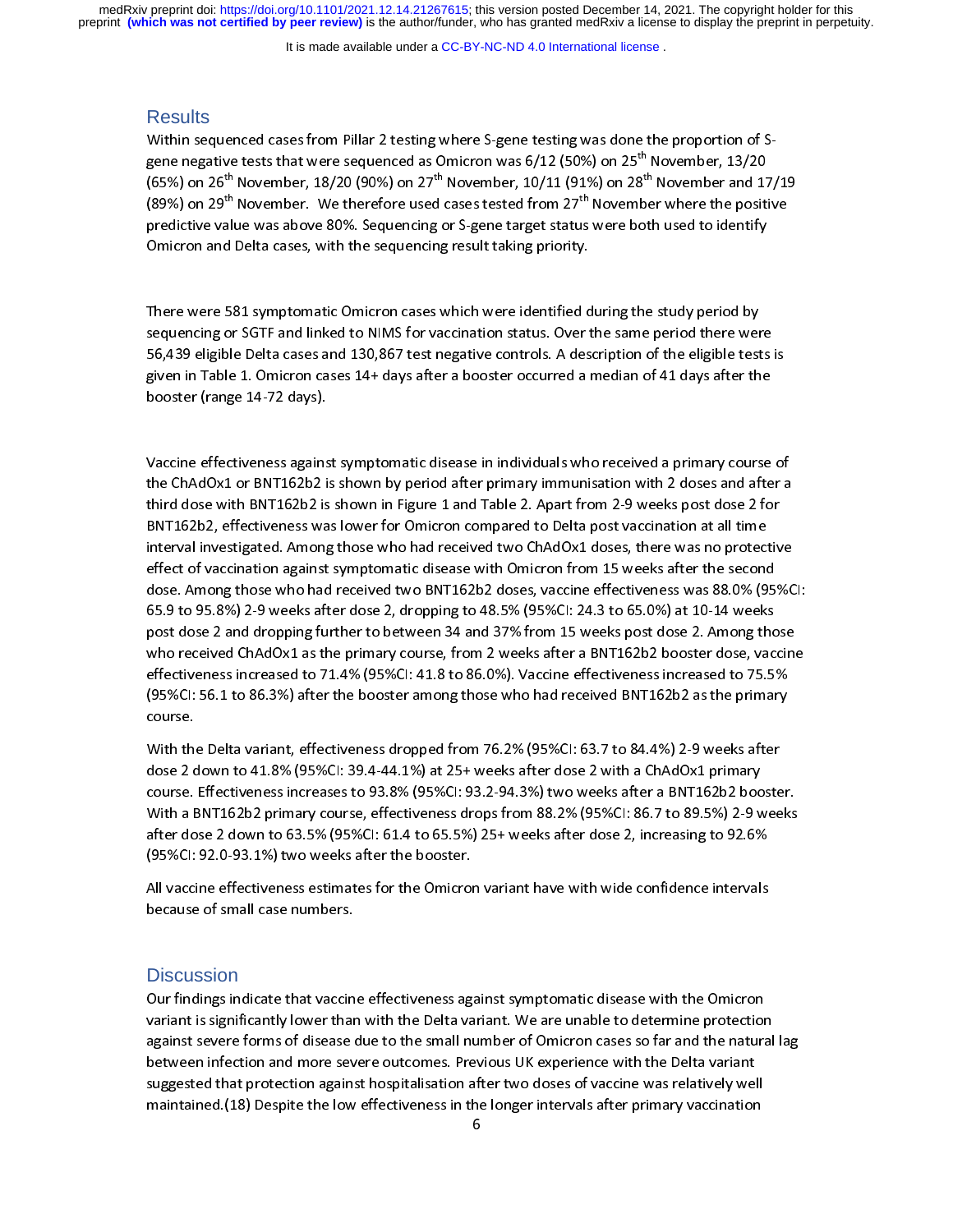It is made available under a [CC-BY-NC-ND 4.0 International license](http://creativecommons.org/licenses/by-nc-nd/4.0/) .

early period after a booster dose of BNT162b2 following either ChAdOx1-S or BNT162b2 as a primary<br>course.<br>These findings are consistent with preliminary neutralisation data for the Omicron variant. The<br>South African and Ge Figures.<br>These findings are consistent with preliminary neutralisation data for the Omicron variant. The<br>South African and German studies, as well as unpublished UK data indicate a 20 to 40 fold reduction<br>in neutralising a These fi<br>South A<br>in neutr<br>pandem<br>from re South African and German studies, as well as unpublished UK data indicate a 20 to 40 fold redu<br>in neutralising activity in sera from two dose BNT162b2 vaccine recipients compared to early<br>pandemic viruses and at least a 10 in neutralising activity in sera from two dose BNT162b2 vaccine recipients compared to early<br>pandemic viruses and at least a 10 fold reduction compared to the Delta variant.(3, 4, 30) In sera<br>from recipients of two doses o in neutralising activity in the state and of the distribution compared to the Delta variant. (3, 4, 30) In s<br>from recipients of two doses of ChAdOx1, a greater reduction in neutralising activity was observed<br>with a high pr particular in the state of the does of ChAdOx1, a greater reduction in neutralising activity was observe<br>with a high proportion of post-vaccination sera exhibiting neutralising activity below the limit of<br>quantification in with a high proportion of post-vaccination sera exhibiting neutralising activity below the limit of<br>quantification in the assay.(30) Reassuringly though, higher neutralising activity was observed after<br>booster dose.(3, 4,

which a high proportion of post-vacant and the alternation of post-vaccination of the assay.<br>
dependence of poster dose. (3, 4, 30)<br>
Whilst a correlation between neutralising antibody levels and vaccine effectiveness again booster dose.(3, 4, 30)<br>Whilst a correlation between neutralising antibody levels and vaccine effectiveness against<br>symptomatic SARS-CoV-2 infection has been observed at a population level,(5) a similar correlation<br>with e Whilst a correlation bet<br>symptomatic SARS-CoV<br>with effectiveness again<br>effectiveness against se<br>retained for a longer pe ) S V 6 F F symptomatic SARS-CoV-2 infection has been observed at a population level, (5) a similar correlation effectiveness against severe disease is much less certain. With previous variants, vaccine effectiveness against severe di sympth effectiveness against severe disease is much less certain. With previous variants, vaccine<br>effectiveness against severe disease, including hospitalisation and death, has been higher and<br>retained for a longer period effectiveness against severe disease, including hospitalisation and death, has been higher and<br>retained for a longer period than effectiveness against mild disease.(15, 18) Cellular immune<br>responses are likely to play a re retained for a longer period than effectiveness against mild disease. (15, 18) Cellular immune<br>responses are likely to play a relatively more important role in protection as antibodies wane v<br>time since infection or vaccin responses are likely to play a relatively more important role in protection as antibodies wane<br>time since infection or vaccination; antibody waning may increase the risk of SARS-CoV-2 infe<br>while cellular immunity likely li responses infection or vaccination; antibody waning may increase the risk of SARS-CoV-2 infection<br>while cellular immunity likely limits progression to severe disease. (31) Cellular immunity is also like<br>to play a more impo while cellular immunity likely limits progression to severe disease.(31) Cellular immunity is also like<br>to play a more important role in protection against SARS-CoV-2 variants than antibodies.(31) REF It<br>will be some time to play a more important role in protection against SARS-CoV-2 variants than antibodies.(31) REF It<br>will be some time before effectiveness against severe disease with Omicron can be estimated but,<br>based on experience with will be some time before effectiveness against severe disease with Omicron can be estimated but,<br>based on experience with other variants,(18) this is likely to be substantially higher than the<br>estimates against symptomatic

based on experience with other variants, (18) this is likely to be substantially higher than the<br>estimates against symptomatic disease.<br>It is important to note that there are differences in the populations that have recei based on extimates against symptomatic disease.<br>
It is important to note that there are differences in the populations that have received differ<br>
vaccines as a primary course. For example, ChAdOx1 was the main vaccine used estimates against symptomatic disease.<br>It is important to note that there are differences as a primary course. For examp<br>programme in care homes and among the<br>were the main vaccines used in under 40<br>vaccine induced thrombo | \<br>| F<br>| C<br>| f vaccines as a primary course. For example, ChAdOx1 was the main vaccine used early in the<br>programme in care homes and among those in clinical risk groups. Furthermore, mRNA vaccines<br>were the main vaccines used in under 40 programme in care homes and among those in clinical risk groups. Furthermore, mRNA vacce<br>were the main vaccines used in under 40 year olds following the association between ChAdC<br>vaccine induced thrombotic thrombocytopenia programme in vaccines used in under 40 year olds following the association between ChAdOx1 a<br>vaccine induced thrombotic thrombocytopenia. (32) While adjustments were made for age and<br>clinical risk factors, this may explain waccine induced thrombotic thrombocytopenia. (32) While adjustments were made for age and<br>clinical risk factors, this may explain some of the differences in the findings for the primary course –<br>for example the high vaccin vacant induced the high vaccine of the differences in the findings for the primary cour-<br>for example the high vaccine effectiveness against Omicron 2-9 weeks after the second dose of<br>BNT162b2 is likely to be primarily amon For example the high vaccine effectiveness against Omicron 2-9 weeks after the second dose of<br>BNT162b2 is likely to be primarily among recently vaccinated young adults and teenagers. The early<br>observations for two doses of BNT162b2 is likely to be primarily among recently vaccinated young adults and teenagers. The e<br>observations for two doses of AstraZeneca are particularly likely to be unreliable as they are bas<br>on relatively small numbers observations for two doses of AstraZeneca are particularly likely to be unreliable as they are based<br>on relatively small numbers and are likely to reflect an older population and a population with more<br>co-morbidities than on relatively small numbers and are likely to reflect an older population and a population with more<br>co-morbidities than those given the Pfizer vaccine - this may explain the negative point estimates.<br>There will also be di From and are likely to relative the Philosophers and are likely population the negative point estimates.<br>There will also be differences in populations that have received a booster dose compared to those<br>who have only recei There will also be differences in populations that have received a booster dose compared to those<br>who have only received two doses, with the former skewed towards older populations with more<br>comorbidities. Those that have Who have only received two doses, with the former skewed towards older populations with more<br>comorbidities. Those that have not yet received a booster could have done for reasons that may be<br>associated with exposure risk, comorbidities. Those that have not yet received a booster could have done for reasons that may b<br>associated with exposure risk, for example, booster vaccination may have been delayed due to an<br>outbreak in a closed setting. associated with exposure risk, for example, booster vaccination may have been delayed due to an<br>outbreak in a closed setting.<br>7 associated with exposure risk, for example, booster vacanties, for example, booster vaccination may have been<br>outbreak in a closed setting. outbreak in a closed setting.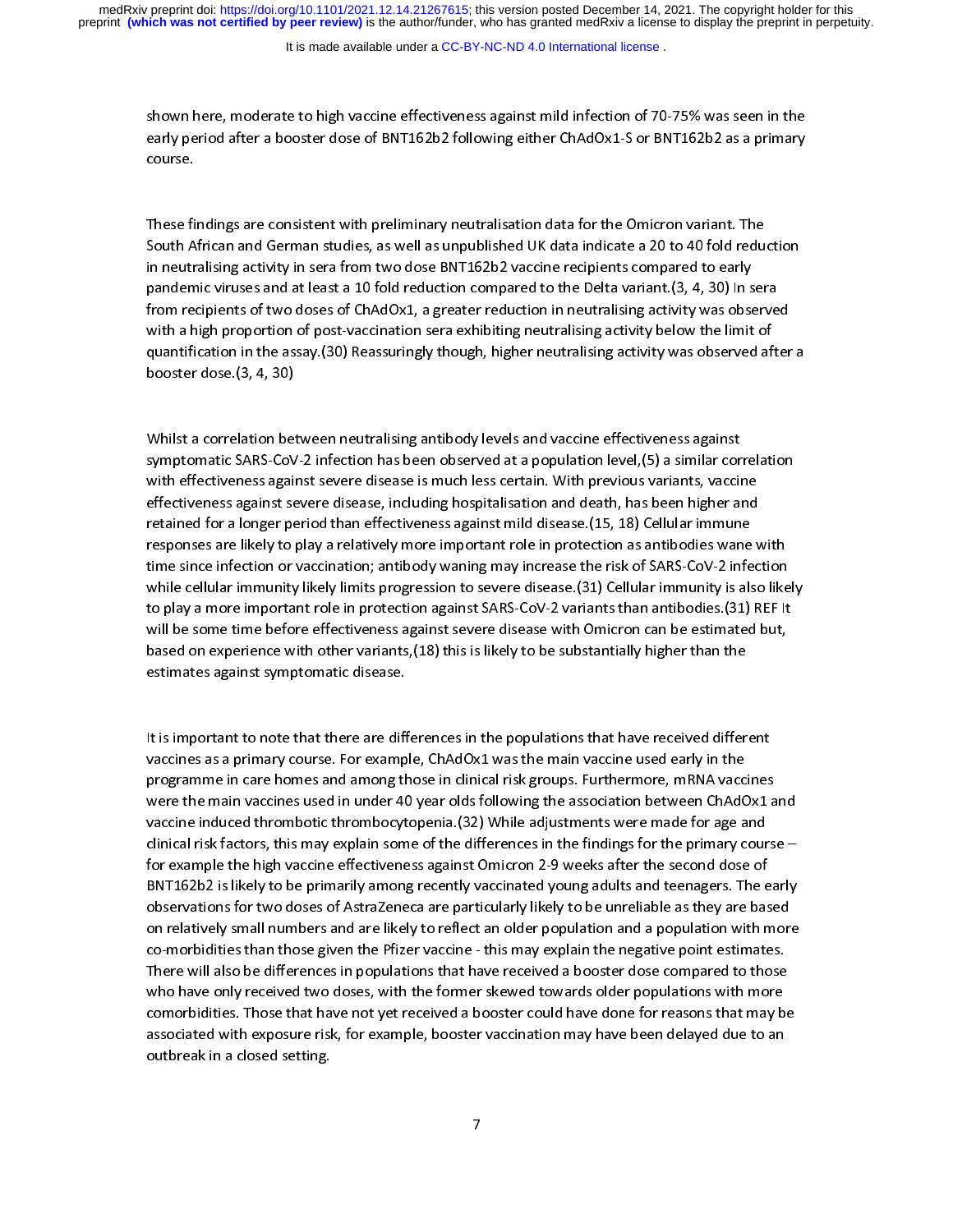It is made available under a [CC-BY-NC-ND 4.0 International license](http://creativecommons.org/licenses/by-nc-nd/4.0/) .

register has enabled rapid evaluation of vaccine effectiveness against symptomatic infection wi<br>the Omicron variant. Nevertheless, there are some limitations and findings should be interpret<br>with caution. During this early the Omicron variant. Nevertheless, there are some limitations and findings should be interpreted<br>with caution. During this early period of circulation of the new variant, a large proportion of cases<br>occurred among travelle with caution. During this early period of circulation of the new variant, a large proportion of cases<br>occurred among travellers. Individuals who reported travel in the preceding two weeks were<br>excluded from this analysis, which caution. During this early period in the new various period of the new various period of from this analysis, however, this may not exclude all travellers and will not exclude<br>contacts of travellers. This group is lik occulated from this analysis, however, this may not exclude all travellers and will not exclude<br>contacts of travellers. This group is likely to have different exposure to the wider population a<br>may also have different leve contacts of travellers. This group is likely to have different exposure to the wider population and also have different levels of vaccine coverage, therefore residual confounding may be prove to the relatively small number contacts of the relatively small number of cases of Omicron in the UK, there is significant uncertainty<br>Due to the relatively small number of cases of Omicron in the UK, there is significant uncertainty<br>our estimates and w Due to the relatively small number of cases of Omicron in the UK, there is significant uncertainty to<br>our estimates and we are unable to break down estimates by population characteristics by that may<br>affect vaccine effecti our estimates and we are unable to break down estimates by population characteristics by that may<br>affect vaccine effectiveness (such as age and clinical risk group).(18) In this analysis, our comparator<br>group is unvaccinat affect vaccine effectiveness (such as age and clinical risk group).(18) In this analysis, our comparator<br>group is unvaccinated individuals, who comprise a very small proportion of individuals in several age<br>cohorts. These affective vaccinated individuals, who comprise a very small proportion of individuals in several age cohorts. These people are likely to differ from the general population according to characteristics that could confound o group is understanded in the general population according to characteristics<br>that could confound our vaccine effectiveness estimates. In this analysis that covers all ages, this<br>may be less of an issue than in analyses res Extrared Confound our vaccine effectiveness estimates. In this analysis that covers all ages, this<br>may be less of an issue than in analyses restricted to elderly populations. Furthermore, recent<br>analyses using different co may be less of an issue than in analyses restricted to elderly populations. Furthermore, recent<br>analyses using different control groups have found good concordance when using an unvaccinate<br>control compared to relative vac may be using different control groups have found good concordance when using an unvaccin-<br>control compared to relative vaccine effectiveness between those who have received a booste<br>and those who have received two doses. B analyses using interest tends of perpertance of get ween those who have received a booster dosent dosand those who have received two doses. Booster doses have only recently been rolled out in England, therefore we are only control compared to relative vaccines. Booster doses have only recently been rolled out in<br>England, therefore we are only able to estimate vaccine effectiveness for a short period after<br>booster vaccination and we do not ha England, therefore we are only able to estimate vaccine effectiveness for a short period after<br>booster vaccination and we do not have information on the duration of protection following<br>booster dose. There may also be some England, therefore we are only able to the information on the duration of protection following a<br>booster dose. There may also be some misclassification due to both imperfect sensitivity and<br>specificity of PCR testing, as w

booster dose. There may also be some misclassification due to both imperfect sensitivity and<br>specificity of PCR testing, as well as the use of SGTF to identify Omicron cases.<br>Our findings indicate that two doses of vaccina specificity of PCR testing, as well as the use of SGTF to identify Omicron cases.<br>
Our findings indicate that two doses of vaccination with BNT162b2 or ChAdOx1 are insufficier<br>
give adequate levels of protection against in Specificity of Prototom, as well as the use of Prototom, Prototom cases.<br>Spice adequate levels of protection against infection and mild disease with the C<br>although we cannot comment on protection against severe disease. Bo ( きょり Figure adequate levels of protection against infection and mild disease with the Omicron variant, although we cannot comment on protection against severe disease. Boosting with BNT162b2, however, provides a significant inc given although we cannot comment on protection against severe disease. Boosting with BNT162b2, however, provides a significant increase in protection against mild disease and will likely offer e<br>greater levels of protectio however, provides a significant increase in protection against mild disease and will likely offer<br>greater levels of protection against severe and fatal disease. Our findings support maximising<br>coverage with third doses of greater levels of protection against severe and fatal disease. Our findings support maximising<br>coverage with third doses of vaccine in highly vaccinated populations such as the UK. Further follow<br>up will be needed to asses greater with third doses of vaccine in highly vaccinated populations such as the UK. Further is<br>up will be needed to assess protection against severe disease and the duration of protection a<br>booster vaccination. up will be needed to assess protection and the duration and the duration and the duration of protection after<br>the duration of protection after the duration of protection after the duration after the duration of protection<br>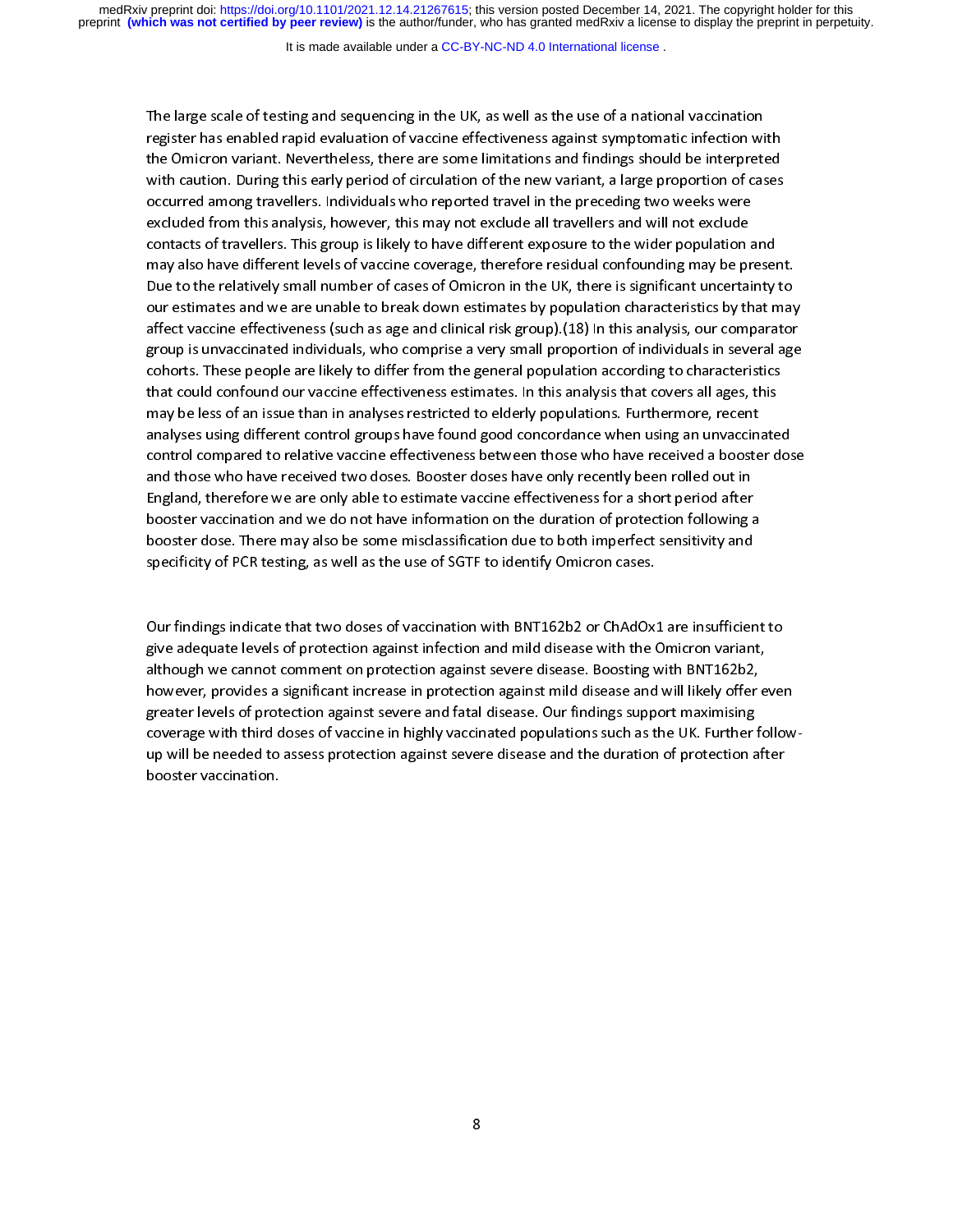It is made available under a [CC-BY-NC-ND 4.0 International license](http://creativecommons.org/licenses/by-nc-nd/4.0/) .

# Acknowledgements

Surveillance Team, NHS England, NHS Digital, and NHS Test and Trace for their roles in developing<br>and managing the COVID-19 testing, variant identification and vaccination systems and datasets a<br>well as reporting NHS vacci and managing the COVID-19 testing, variant identification and vaccination systems and datasets as<br>well as reporting NHS vaccinators, NHS laboratories, UKHSA laboratories, and lighthouse<br>laboratories; and we thank the Wellc and managing the NHS vaccinators, NHS laboratories, UKHSA laboratories, and lighthouse<br>laboratories; and we thank the Wellcome Sanger Institute and other laboratories involved in whole<br>genome sequencing of COVID-19 samples laboratories; and we thank the Wellcome Sanger Institute and other laboratories involve<br>genome sequencing of COVID-19 samples; and we thank the Joint Committee on Vaccina<br>Immunisation and the UK Variant Technical Group for

# **Ethics**

Laboratories; and we thank the Joint Committee and Vaccination and<br>Immunisation and the UK Variant Technical Group for advice and feedback in developing this study.<br>Ethics<br>Surveillance of coronavirus disease 2019 (Covid-19 genome sequencing of Covid-19 samples; and the Johnnon Committee on Vacantial and the UK Variant Technical Group for advice and feedback in developing this student<br>Ethics<br>Surveillance of coronavirus disease 2019 (Covid-19) Ethics<br>Surveillance of coronavirus disease 2019 (Covid-19) testing and vaccination is undertaken under<br>Regulation 3 of the Health Service (Control of Patient Information) Regulations 2002 to collect<br>confidential patient in |<br>| c<br>| c<br>| c Regulation 3 of the Health Service (Control of Patient Information) Regulations 2002 to collect<br>confidential patient information (www.legislation.gov.uk/uksi/2002/1438/regulation/3/made. o<br>in new tab) under Sections 3(i) ( regulation 3 of the Health Service (WWW.legislation.gov.uk/uksi/2002/1438/regulation/3/made.<br>
in new tab) under Sections 3(i) (a) to (c), 3(i)(d) (i) and (ii), and 3. The study protocol was subjet<br>
an internal review by th confidential patient sections 3(i) (a) to (c), 3(i)(d) (i) and (ii), and 3. The study protocol was subject to<br>an internal review by the Public Health England Research Ethics and Governance Group and was<br>found to be fully c an internal review by the Public Health England Research Ethics and Governance Group and was<br>found to be fully compliant with all regulatory requirements. Given that no regulatory issues were<br>identified and that ethics rev found to be fully compliant with all regulatory requirements. Given that no regulatory issues were<br>identified and that ethics review is not a requirement for this type of work, it was decided that a<br>ethics review would not identified and that ethics review is not a requirement for this type of work, it was decided that a functions review would not be necessary. is the thics review would not be necessary.<br> $\frac{1}{\sqrt{1-\frac{1}{\sqrt{1-\frac{1}{\sqrt{1-\frac{1}{\sqrt{1-\frac{1}{\sqrt{1-\frac{1}{\sqrt{1-\frac{1}{\sqrt{1-\frac{1}{\sqrt{1-\frac{1}{\sqrt{1-\frac{1}{\sqrt{1-\frac{1}{\sqrt{1-\frac{1}{\sqrt{1-\frac{1}{\sqrt{1-\frac{1}{\sqrt{1-\frac{1}{\sqrt{1-\frac{1}{\sqrt{1-\frac{1}{\sqrt{1-\frac{1}{\sqrt{1-\frac{1}{\sqrt{1-\frac{1}{\$ ethics review would not be necessary.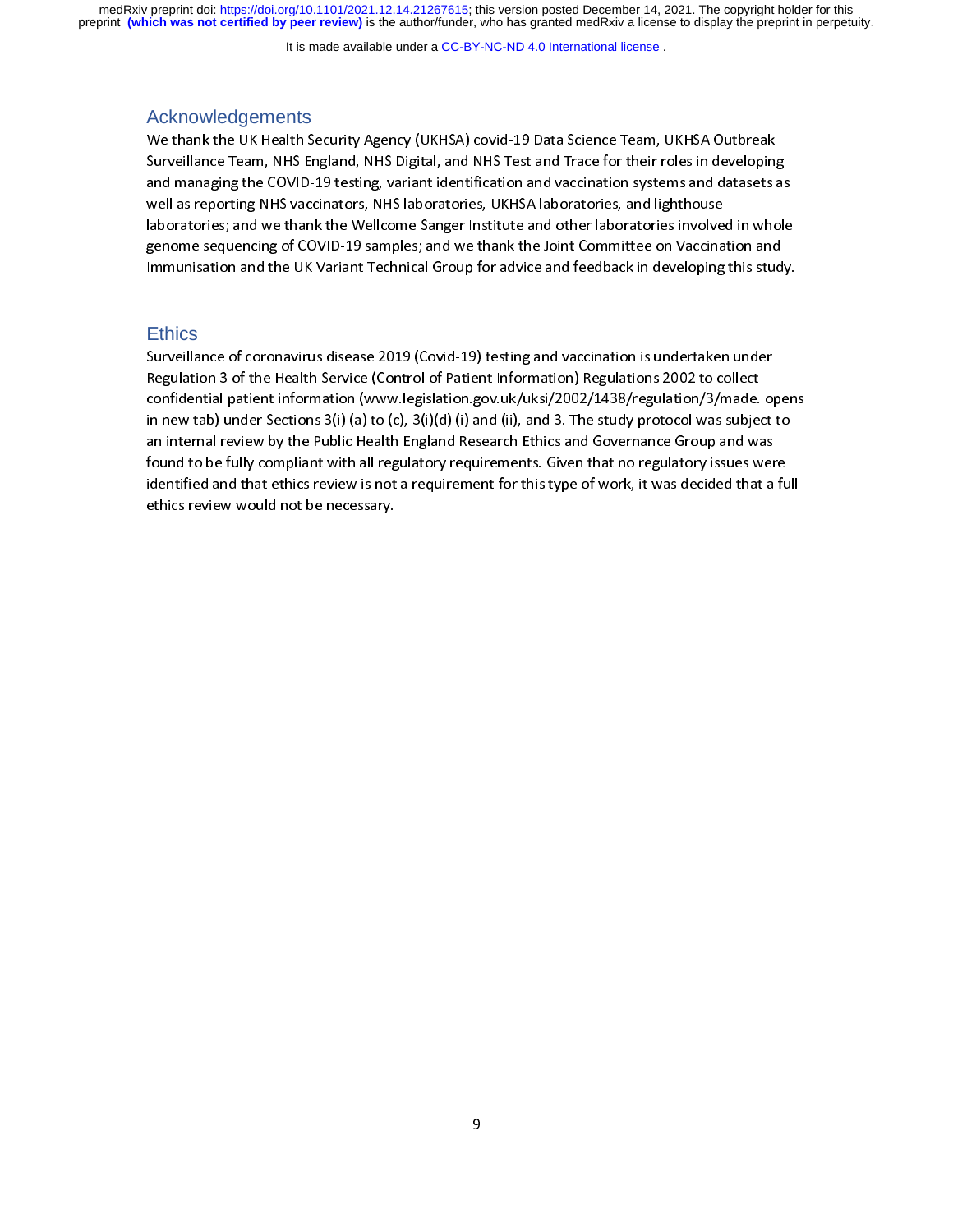It is made available under a CC-BY-NC-ND 4.0 International license.

# References

1. World Health Organization. Classification of Omicron (B.1.1.529): SARS-CoV-2 Variant of Concern who.int: World Health Organization; 2021 [updated 26 November 2021. Available from:

https://www.who.int/news/item/26-11-2021-classification-of-omicron- (b.1.1.529)-sars-cov-2-variant-of-concern.

2. European Centre for Disease Prevention and Control. Implications of the further emergence and spread of the SARS-CoV-2 B.1.1.529 variant of concern (Omicron) for the EU/EEA – first update 2021 [Available from: https://www.ecdc.europa.eu/sites/default/files/documents/threat-assessmentcovid-19-emergence-sars-cov-2-variant-omicron-december-2021.pdf.

3. Cele S, Jackson L, Khan K, Khoury D, Moyo-Gwete T, Tegally H, et al. SARS-CoV-2 Omicron has extensive but incomplete escape of Pfizer BNT162b2 elicited neutralization and requires ACE2 for infection. medRxiv. 2021:2021.12.08.21267417.

4. Wilhelm A, Widera M, Grikscheit K, Toptan T, Schenk B, Pallas C, et al. Reduced Neutralization of SARS-CoV-2 Omicron Variant by Vaccine Sera and monoclonal antibodies. medRxiv. 2021:2021.12.07.21267432.

5. Khoury DS, Cromer D, Reynaldi A, Schlub TE, Wheatley AK, Juno JA, et al. Neutralizing antibody levels are highly predictive of immune protection from symptomatic SARS-CoV-2 infection. Nature medicine. 2021.

6. Addetia A, Crawford KHD, Dingens A, Zhu H, Roychoudhury P, Huang ML, et al. Neutralizing Antibodies Correlate with Protection from SARS-CoV-2 in Humans during a Fishery Vessel Outbreak with a High Attack Rate. Journal of clinical microbiology. 2020;58(11).

7. Jeffery-Smith A, Rowland TAJ, Patel M, Whitaker H, Iyanger N, Williams SV, et al. Reinfection with new variants of SARS-CoV-2 after natural infection: a prospective observational cohort in 13 care homes in England. The Lancet Healthy longevity. 2021;2(12):e811-e9.

8. Polack FP, Thomas SJ, Kitchin N, Absalon J, Gurtman A, Lockhart S, et al. Safety and Efficacy of the BNT162b2 mRNA Covid-19 Vaccine. New England Journal of Medicine. 2020.

9. Voysey M, Clemens SAC, Madhi SA, Weckx LY, Folegatti PM, Aley PK, et al. Safety and efficacy of the ChAdOx1 nCoV-19 vaccine (AZD1222) against SARS-CoV-2: an interim analysis of four randomised controlled trials in Brazil, South Africa, and the UK. The Lancet. 2020.

10. Baden LR, El Sahly HM, Essink B, Kotloff K, Frey S, Novak R, et al. Efficacy and Safety of the mRNA-1273 SARS-CoV-2 Vaccine. New England Journal of Medicine. 2020;384(5):403-16.

11. Lopez Bernal J, Andrews N, Gower C, Robertson C, Stowe J, Tessier E, et al. Effectiveness of the Pfizer-BioNTech and Oxford-AstraZeneca vaccines on covid-19 related symptoms, hospital admissions, and mortality in older adults in England: test negative case-control study. BMJ. 2021;373:n1088.

12. Hall VJ, Foulkes S, Saei A, Andrews N, Oguti B, Charlett A, et al. COVID-19 vaccine coverage in health-care workers in England and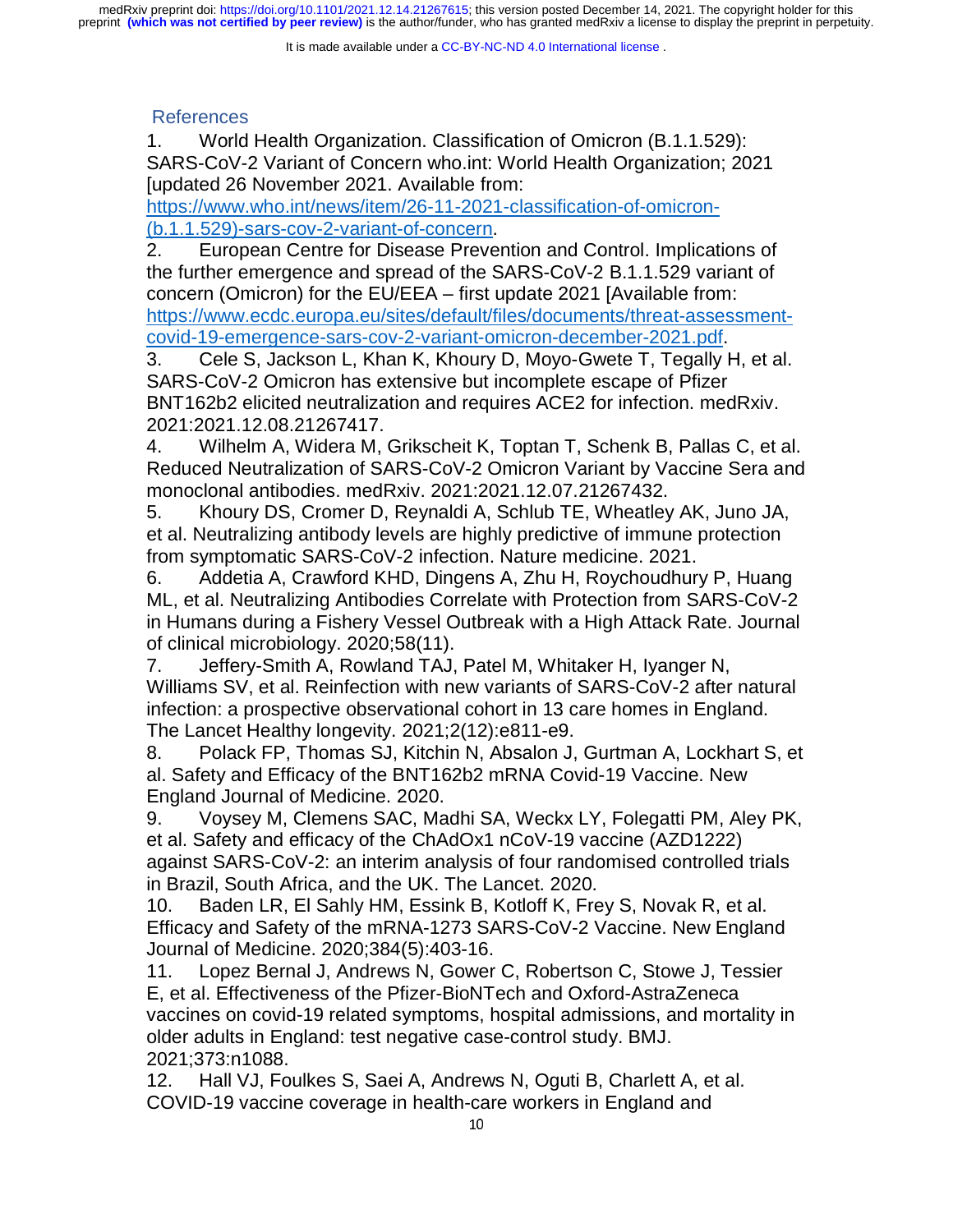It is made available under a CC-BY-NC-ND 4.0 International license.

effectiveness of BNT162b2 mRNA vaccine against infection (SIREN): a prospective, multicentre, cohort study. The Lancet. 2021;397(10286):1725-35. 13. Thompson MG, Burgess JL, Naleway AL, Tyner HL, Yoon SK, Meece J, et al. Interim estimates of vaccine effectiveness of BNT162b2 and mRNA-1273 COVID-19 vaccines in preventing SARS-CoV-2 infection among health care personnel, first responders, and other essential and frontline workers eight US locations, December 2020–March 2021. Morbidity and Mortality Weekly Report. 2021;70(13):495.

14. Dagan N, Barda N, Kepten E, Miron O, Perchik S, Katz MA, et al. BNT162b2 mRNA Covid-19 Vaccine in a Nationwide Mass Vaccination Setting. The New England journal of medicine. 2021.

15. Abu-Raddad LJ, Chemaitelly H, Butt AA. Effectiveness of the BNT162b2 Covid-19 Vaccine against the B.1.1.7 and B.1.351 Variants. New England Journal of Medicine. 2021.

16. Lopez Bernal J, Andrews N, Gower C, Gallagher E, Simmons R, Thelwall S, et al. Effectiveness of Covid-19 Vaccines against the B.1.617.2 (Delta) Variant. New England Journal of Medicine. 2021;385(7):585-94.

17. Pouwels KB, Pritchard E, Matthews PC, Stoesser N, Eyre DW, Vihta K-D, et al. Impact of Delta on viral burden and vaccine effectiveness against new SARS-CoV-2 infections in the UK. medRxiv. 2021:2021.08.18.21262237.

18. Andrews N, Gower C, Stowe J, Tessier E, Kirsebom F, Gallagher E, et al. Duration of Protection of COVID-19 Vaccines Against Mild and Severe Disease. New England Journal of Medicine (In Press). 2021.

19. Tada T, Zhou H, Dcosta BM, Samanovic MI, Mulligan MJ, Landau NR. Partial resistance of SARS-CoV-2 Delta variants to vaccine-elicited antibodies and convalescent sera. iScience. 2021;24(11):103341.

20. Goldberg Y, Mandel M, Bar-On YM, Bodenheimer O, Freedman L, Haas EJ, et al. Waning immunity of the BNT162b2 vaccine: A nationwide study from Israel. medRxiv. 2021:2021.08.24.21262423.

21. Israel A, Merzon E, Schäffer AA, Shenhar Y, Green I, Golan-Cohen A, et al. Elapsed time since BNT162b2 vaccine and risk of SARS-CoV-2 infection in a large cohort. medRxiv. 2021:2021.08.03.21261496.

22. Mizrahi B, Lotan R, Kalkstein N, Peretz A, Perez G, Ben-Tov A, et al. Correlation of SARS-CoV-2 Breakthrough Infections to Time-from-vaccine; Preliminary Study. medRxiv. 2021:2021.07.29.21261317.

23. Andrews N, Stowe J, Kirsebom F, Gower C, Ramsay M, Bernal JL. Effectiveness of BNT162b2 (Comirnaty, Pfizer-BioNTech) COVID-19 booster vaccine against covid-19 related symptoms in England: test negative casecontrol study. medRxiv. 2021:2021.11.15.21266341.

24. Bar-On YM, Goldberg Y, Mandel M, Bodenheimer O, Freedman L, Kalkstein N, et al. Protection of BNT162b2 Vaccine Booster against Covid-19 in Israel. New England Journal of Medicine. 2021;385(15):1393-400.

25. UK Health Security Agency. SARS-CoV-2 variants of concern and variants under investigation in England: Omicron VOC-21NOV-01 (B.1.1.529) update on cases, S gene target failure and risk assessment 2021 [Available from: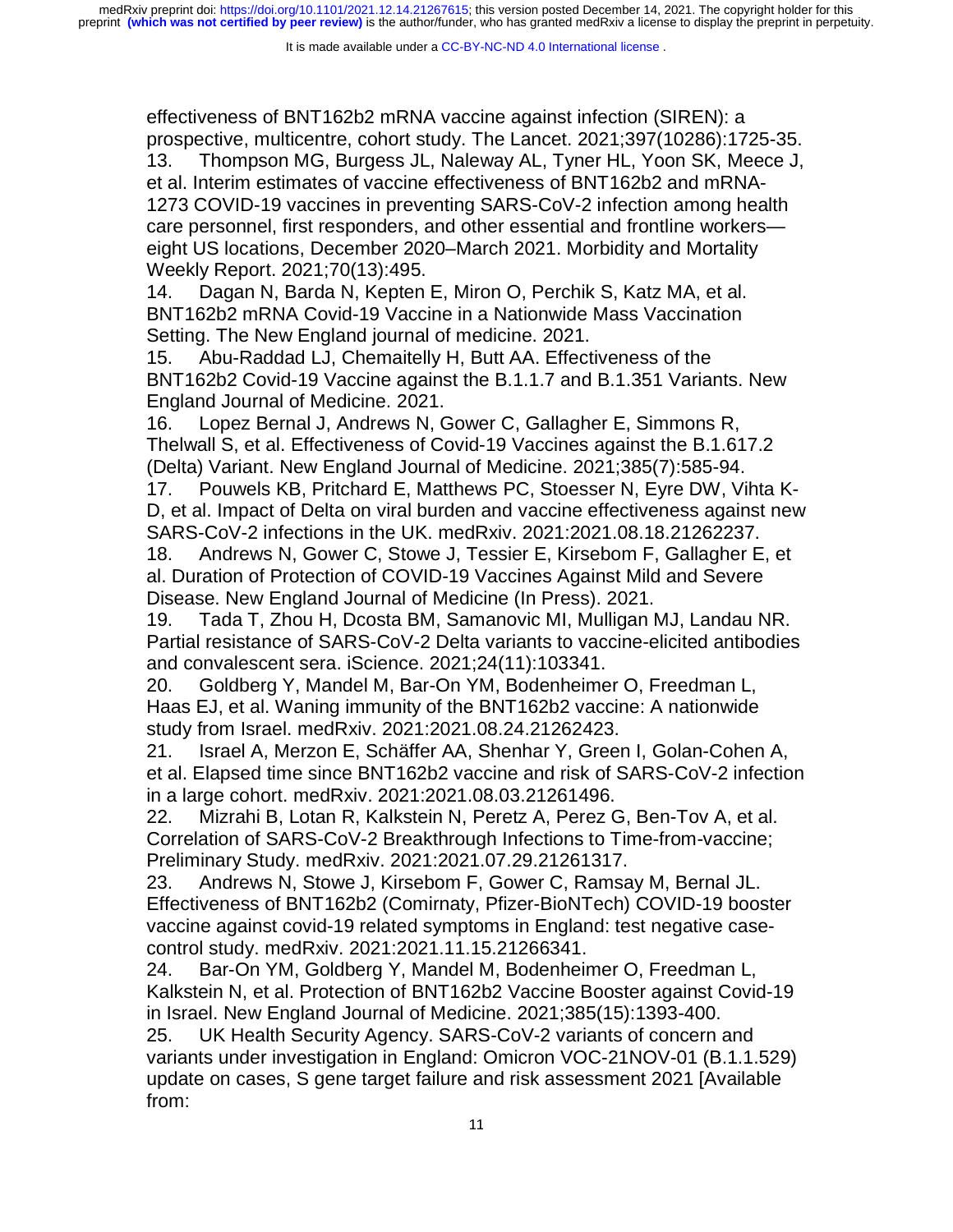https://assets.publishing.service.gov.uk/government/uploads/system/uploads/ attachment\_data/file/1039644/Omicron\_SGTF\_case\_update\_FINAL.pdf.

26. UK Health Security Agency. COVID-19 vaccine surveillance report: Week 49 2021 [Available from:

https://assets.publishing.service.gov.uk/government/uploads/system/uploads/ attachment\_data/file/1039677/Vaccine\_surveillance\_report\_-\_week\_49.pdf.

27. Department of Health & Social Care. JCVI advice on the UK vaccine response to the Omicron variant 2021 [Available from:

https://www.gov.uk/government/publications/uk-vaccine-response-to-theomicron-variant-jcvi-advice/jcvi-advice-on-the-uk-vaccine-response-to-theomicron-variant.

28. NHS England. National COVID-19 and Flu Vaccination Programmes [Available from: https://www.england.nhs.uk/contact-us/privacynotice/national-flu-vaccination-programme/.

29. NHS England. National COVID-19 and Flu Vaccination Programmes 2021 [Available from: https://www.england.nhs.uk/contact-us/privacynotice/national-flu-vaccination-programme/.

30. UK Health Security Agency. SARS-CoV-2 variants of concern and variants under investigation in England: Technical briefing 31 2021 [ 31. Goel RR, Painter MM, Apostolidis SA, Mathew D, Meng W, Rosenfeld AM, et al. mRNA vaccines induce durable immune memory to SARS-CoV-2 and variants of concern. Science (New York, NY). 2021;374(6572):abm0829. 32. Pavord S, Scully M, Hunt BJ, Lester W, Bagot C, Craven B, et al.

Clinical Features of Vaccine-Induced Immune Thrombocytopenia and Thrombosis. The New England journal of medicine. 2021;385(18):1680-9.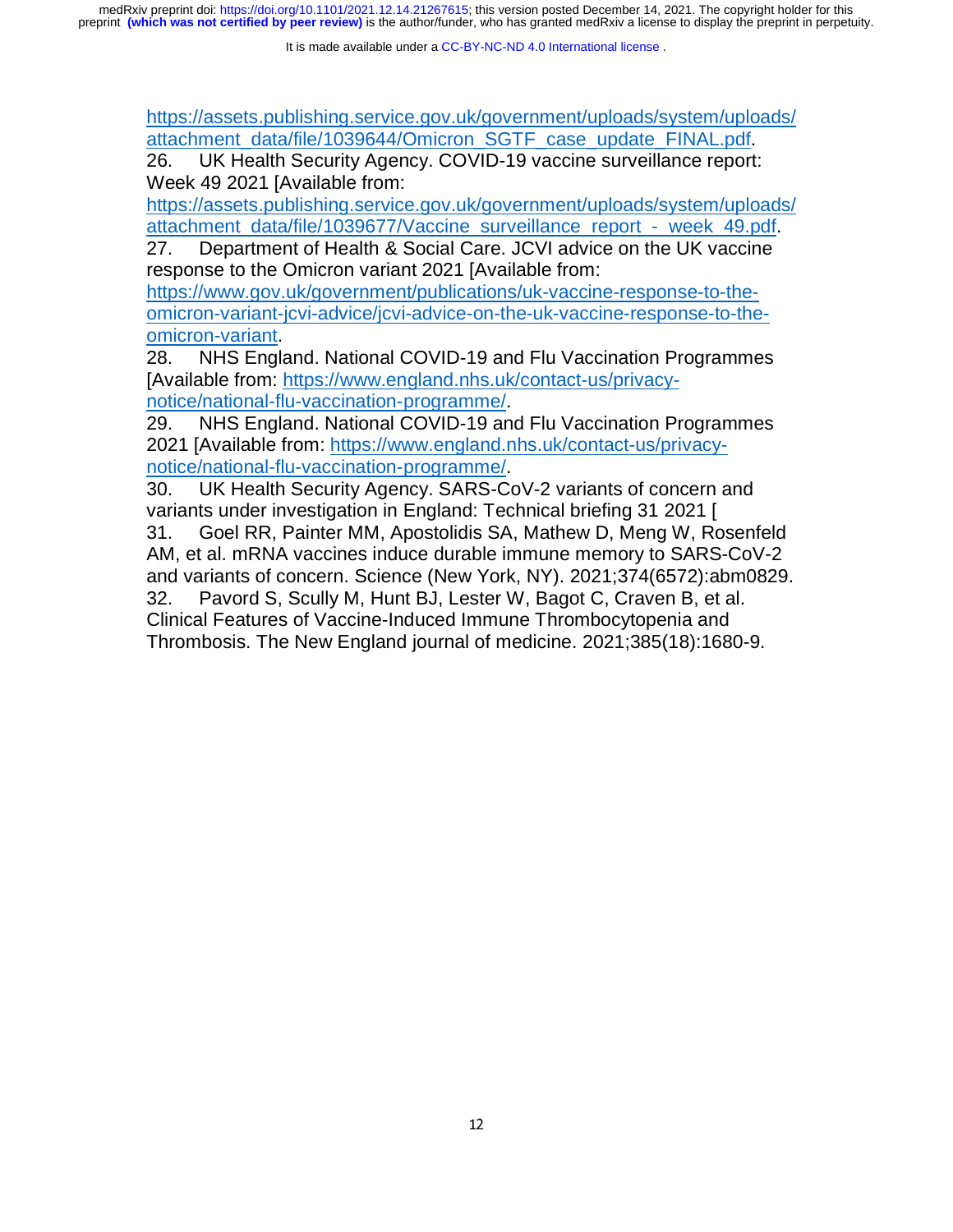It is made available under a CC-BY-NC-ND 4.0 International license.

*Figure 1: Vaccine effectiveness against symptomatic diseases by period after dose 2 and a booster dose for Delta (black squares) and Omicron (grey circles) for recipients of two doses of ChAdOx1-S as the primary course and BNT162b2 as a booster and for recipients of two doses of BNT162b2 as the primary course and BNT162b2as a booster* 

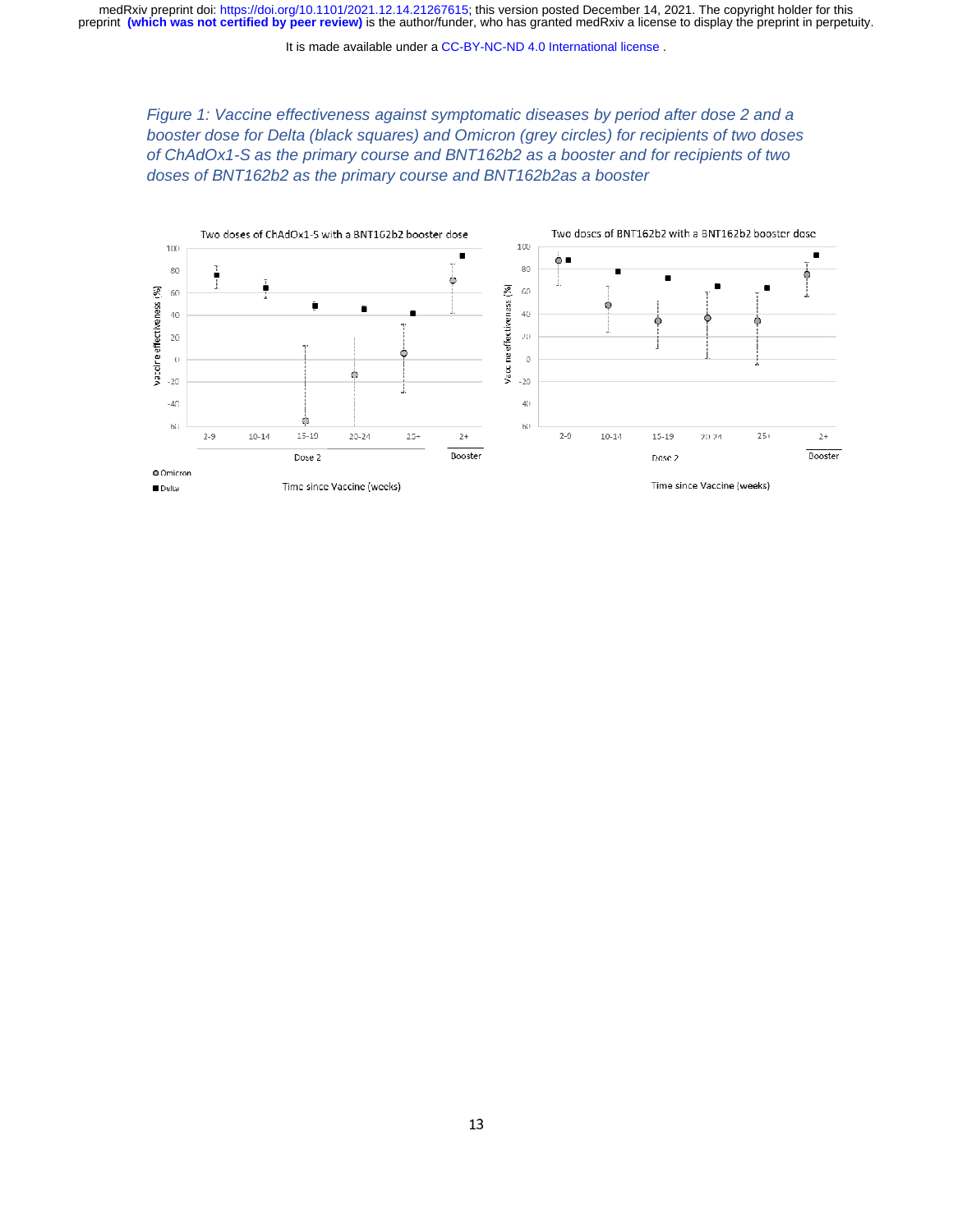medRxiv preprint doi: [https://doi.org/10.1101/2021.12.14.21267615;](https://doi.org/10.1101/2021.12.14.21267615) this version posted December 14, 2021. The copyright holder for this<br>preprint (which was not certified by peer review) is the author/funder, who has grante

It is made available under a [CC-BY-NC-ND 4.0 International license](http://creativecommons.org/licenses/by-nc-nd/4.0/) .

| Category                                       |                 | Overall               |                   |                | Delta   |                | Omicron |                | Negative |                |         |
|------------------------------------------------|-----------------|-----------------------|-------------------|----------------|---------|----------------|---------|----------------|----------|----------------|---------|
|                                                |                 |                       |                   | n              | $\%$    | n              | %       | n              | %        | n              | %       |
|                                                |                 |                       |                   | 187,887        | 100     | 56,439         | 30.0    | 581            | 0.3      | 130,867        | 69.7    |
|                                                | Manufacturer    | Dose                  | Weeks             |                |         |                |         |                |          |                |         |
|                                                | Unvaccinated    |                       |                   | 19,940         | 10.6    | 9,823          | 17.4    | 115            | 19.8     | 10002          | 7.6     |
|                                                |                 | Dose 1                | 0.4               | 6              | 0.0     | $\overline{2}$ | 0.0     | 0              | 0.0      | 4              | 0.0     |
|                                                |                 |                       | $4+$              | 1,472          | 0.8     | 553            | 1.0     | 6              | 1.0      | 913            | 0.7     |
|                                                |                 |                       | 0.2               | 27             | 0.0     | 8              | 0.0     | 0              | 0.0      | 19             | 0.0     |
|                                                |                 | Dose 2                | 2.9               | 138            | 0.1     | 29             | 0.1     | $\mathbf{1}$   | 0.2      | 108            | 0.1     |
|                                                |                 |                       | 10 14             | 327            | 0.2     | 97             | 0.2     | 0              | 0.0      | 230            | 0.2     |
|                                                |                 |                       | 15 19             | 4,501          | 2.4     | 1,751          | 3.1     | 17             | 2.9      | 2,733          | 2.1     |
|                                                | ChAdOx1S        |                       | 20-24             | 26,247         | 14.0    | 10,728         | 19.0    | 76             | 13.1     | 15,443         | 11.8    |
|                                                |                 |                       | $25+$             | 32,524         | 17.3    | 13,376         | 23.7    | 96             | 16.5     | 19,052         | 14.6    |
|                                                |                 | Booster<br>(BNT162b2) | $0.1$ days        | 1,437          | 0.8     | 603            | 1.1     | 1              | 0.2      | 833            | 0.6     |
|                                                |                 |                       | 2-6 days<br>$1-2$ | 3,029          | 1.6     | 1,153          | 2.0     | 6              | 1.0      | 1,870          | 14      |
|                                                |                 |                       | weeks             | 3,045          | 1.6     | 430            | 0.8     | 3              | 0.5      | 2,612          | 2.0     |
| Vaccination Status and intervals after vaccine |                 |                       | 2+weeks           | 9,559          | 5.1     | 669            | 1.2     | 10             | 1.7      | 8,880          | 6.8     |
|                                                |                 | Dose 1                | $0-4$             | 758            | 0.4     | 277            | 0.5     | 4              | 0.7      | 477            | 0.4     |
|                                                |                 |                       | $4+$              | 7.149          | 3.8     | 2,715          | 4.8     | 28             | 4.8      | 4,406          | 3.4     |
|                                                |                 | Dose 2                | 0.2               | 831            | 0.4     | 238            | 0.4     | 5              | 0.9      | 588            | 0.4     |
|                                                |                 |                       | $2 - 9$           | 3394           | 1.8     | 336            | 0.6     | 4              | 0.7      | 3054           | 2.3     |
|                                                | <b>BNT162b2</b> |                       | 10 14             | 10731          | 5.7     | 1818           | 3.2     | 39             | 6.7      | 8874           | 6.8     |
|                                                |                 |                       | $15 - 19$         | 22,047         | 117     | 4,746          | 8.4     | 83             | 14.3     | 17,218         | 13.2    |
|                                                |                 |                       | 20-24             | 6,865          | 3.7     | 1,877          | 3.3     | 27             | 4.6      | 4,961          | 3.8     |
|                                                |                 |                       | $25+$             | 9,366          | 5.0     | 2,528          | 4.5     | 25             | 4.3      | 6,813          | 5.2     |
|                                                |                 | Booster<br>(BNT162b2) | $0.1$ days        | 431            | 0.2     | 139            | 0.2     | 0              | 0.0      | 292            | 0.2     |
|                                                |                 |                       | $2 - 6$ days      | 1,035          | 0.6     | 281            | 0.5     | 0              | 0.0      | 754            | 0.6     |
|                                                |                 |                       | 1 <sub>2</sub>    |                |         |                |         |                |          |                |         |
|                                                |                 |                       | weeks             | 1,710          | 0.9     | 142            | 0.3     | $\overline{2}$ | 0.3      | 1,566          | 1.2     |
|                                                | mRNA 12732      | Dose 1                | 2+weeks           | 15,633         | 8.3     | 1,135          | 2.0     | 16             | 2.8      | 14,482         | 11.1    |
|                                                |                 |                       | $0-4$             | 53             | 0.0     | 20             | 0.0     | $\mathbf{1}$   | 0.2      | 32             | 0.0     |
|                                                |                 |                       | $4+$              | 358            | 0.2     | 100            | 0.2     | $\overline{2}$ | 0.3      | 256            | 0.2     |
|                                                |                 | Dose 2                | 0.2               | 38             | 0.0     | 3              | 0.0     | 0              | 0.0      | 35             | 0.0     |
|                                                |                 |                       | $2 - 9$           | 384            | 0.2     | 31             | 0.1     | $\mathbf{1}$   | 0.2      | 352            | 0.3     |
|                                                |                 |                       | 10 14             | 1,495          | 0.8     | 197            | 0.3     | 6              | $1.0\,$  | 1292           | 1.0     |
|                                                |                 |                       | 15 19             | 2,340          | $1.2\,$ | 372            | 0.7     | 4              | 0.7      | 1964           | $1.5\,$ |
|                                                |                 |                       | 20 24             | 1,015          | 0.5     | 262            | 0.5     | 3              | 0.5      | 750            | 0.6     |
|                                                |                 | Booster<br>(BNT162b2) | 2-6 days          | $\overline{2}$ | 0.0     | 0              | 0.0     | 0              | 0.0      | $\overline{2}$ | 0.0     |
| Gender                                         | Female          |                       |                   | 112,541        | 59.9    | 30,715         | 54.4    | 346            | 59.6     | 81,480         | 62.3    |
|                                                | Male            |                       |                   | 75,088         | 40.0    | 25,658         | 45.5    | 234            | 40.3     | 49,196         | 37.6    |
|                                                | <b>Missing</b>  |                       |                   | 258            | 0.1     | 66             | 0.1     | 1              | 0.2      | 191            | 0.1     |
| Age                                            | 16 19           |                       |                   | 10,857         | 5.8     | 3,714          | 6.6     | 45             | 7.7      | 7,098          | 5.4     |
|                                                | 20-24           |                       |                   | 13,373         | 7.1     | 3,358          | 5.9     | 104            | 17.9     | 9,911          | 7.6     |
|                                                | 25-29           |                       |                   | 19,626         | 10.4    | 4,960          | 8.8     | 102            | 17.6     | 14,564         | 11.1    |
|                                                | 30-34           |                       |                   | 25,759         | 13.7    | 6,583          | 11.7    | 89             | 15.3     | 19,087         | 14.6    |
|                                                | 35-39           |                       |                   | 27,518         | 14.6    | 7,593          | 13.5    | 68             | 11.7     | 19,857         | 15.2    |

# *Table 1: Descriptive characteristics of positive and negative test results in individuals tested for SARS-CoV-2 in England for the study population*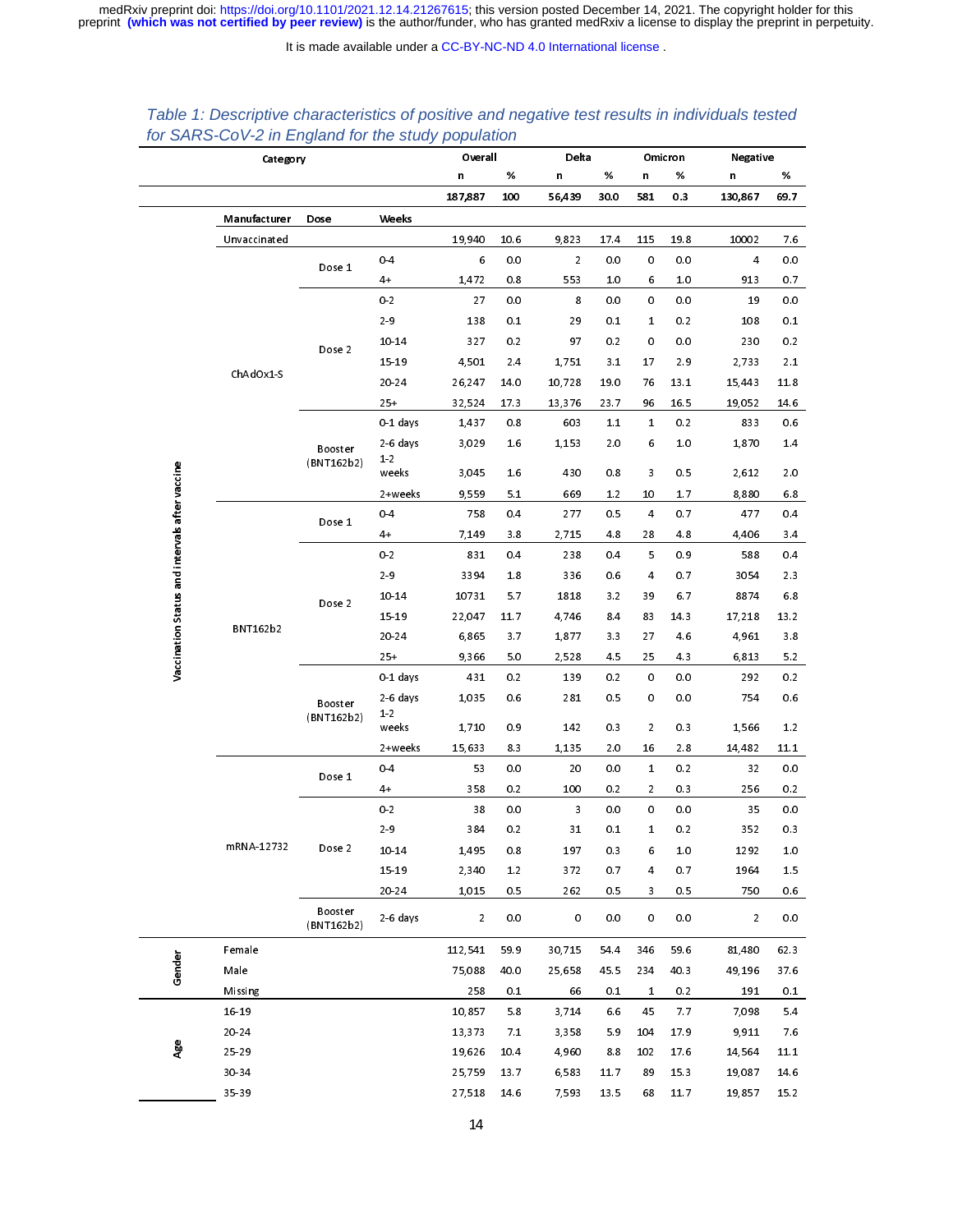It is made available under a [CC-BY-NC-ND 4.0 International license](http://creativecommons.org/licenses/by-nc-nd/4.0/) .

medRxiv preprint doi: [https://doi.org/10.1101/2021.12.14.21267615;](https://doi.org/10.1101/2021.12.14.21267615) this version posted December 14, 2021. The copyright holder for this<br>preprint (which was not certified by peer review) is the author/funder, who has grante

|                      | 40-44             | 24,973  | 13.3 | 8,623  | 15.3  | 51  | 8.8  | 16,299  | 12.5 |
|----------------------|-------------------|---------|------|--------|-------|-----|------|---------|------|
|                      | 45 49             | 20,217  | 10.8 | 7,626  | 13.5  | 53  | 9.1  | 12,538  | 9.6  |
|                      | 50-54             | 16,014  | 8.5  | 5,883  | 10.4  | 32  | 5.5  | 10,099  | 7.7  |
|                      | 55-59             | 12,334  | 6.6  | 4,264  | 7.6   | 27  | 4.6  | 8,043   | 6.1  |
|                      | 60+               | 17,216  | 9.2  | 3,835  | 6.8   | 10  | 17   | 13,371  | 10.2 |
| Ethnicity            | African           | 2,037   | 1.1  | 458    | 0.8   | 116 | 20.0 | 1,463   | 1.1  |
|                      | Caribbean         | 1,150   | 0.6  | 397    | 0.7   | 32  | 5.5  | 721     | 0.6  |
|                      | White             | 159,622 | 85.0 | 49,069 | 86.9  | 337 | 58.0 | 110,216 | 84.2 |
|                      | Other             | 19,064  | 10 1 | 4,844  | 8.6   | 66  | 11.4 | 14, 154 | 10.8 |
|                      | Prefer not to say | 6,014   | 3.2  | 1,671  | 3.0   | 30  | 5.2  | 4,313   | 3.3  |
|                      | East of England   | 27,460  | 14 6 | 7,538  | 134   | 82  | 14.1 | 19,840  | 15.2 |
|                      | London            | 21,293  | 11.3 | 5,873  | 10.4  | 223 | 38.4 | 15, 197 | 11.6 |
|                      | Midlands          | 37,703  | 20.1 | 11,845 | 210   | 66  | 11.4 | 25,792  | 197  |
| <b>NHS Region</b>    | North East        | 22,821  | 12.1 | 7,591  | 13.4  | 16  | 2.8  | 15,214  | 11.6 |
|                      | North West        | 37,239  | 19.8 | 12,425 | 22.0  | 102 | 17.6 | 24,712  | 18.9 |
|                      | South East        | 26,611  | 14.2 | 7,478  | 13.2  | 66  | 11.4 | 19,067  | 14.6 |
|                      | South West        | 14,759  | 7.9  | 3,689  | 6.5   | 26  | 4.5  | 11,044  | 8.4  |
|                      | <b>Missing</b>    | 1       | 0.0  | 0      | 0.0   | 0   | 0.0  | 1       | 0.0  |
|                      | $\mathbf{1}$      | 31,885  | 17.0 | 10,322 | 18.3  | 110 | 18.9 | 21,453  | 16.4 |
|                      | 2                 | 34,425  | 18.3 | 10,442 | 18.5  | 143 | 24.6 | 23,840  | 182  |
| <b>IMD Quintiles</b> | 3                 | 37,989  | 20.2 | 11,211 | 19.9  | 83  | 14.3 | 26,695  | 20.4 |
|                      | 4                 | 40,938  | 21.8 | 12,052 | 214   | 118 | 20.3 | 28,768  | 22.0 |
|                      | 5                 | 42, 195 | 22.5 | 12,301 | 218   | 124 | 21.3 | 29,770  | 22.7 |
|                      | Missing           | 455     | 0.2  | 111    | 0.2   | 3   | 0.5  | 341     | 0.3  |
| <b>Previously</b>    | No                | 182,959 | 974  | 55,463 | 98.3  | 521 | 89.7 | 126,975 | 97.0 |
| positive             | Yes               | 4,928   | 2.6  | 976    | 1.7   | 60  | 10.3 | 3,892   | 3.0  |
| Vaccine<br>priority  | Healthcare worker | 10,581  | 5.6  | 1,367  | 2.4   | 35  | 6.0  | 9,179   | 7.0  |
|                      | <b>CEV</b>        | 8,922   | 4.7  | 1,852  | 3.3   | 14  | 2.4  | 7,056   | 5.4  |
| groups               | At risk           | 33,035  | 17.6 | 8924   | 15.8  | 55  | 9.5  | 24,056  | 18.4 |
| Date of test         | 27/11/2021        | 12,763  | 6.8  | 4,518  | 8.0   | 8   | 1.4  | 8,237   | 6.3  |
|                      | 28/11/2021        | 14,704  | 7.8  | 4,744  | 8.4   | 6   | 1.0  | 9,954   | 7.6  |
|                      | 29/11/2021        | 30,253  | 16.1 | 8,202  | 14.5  | 12  | 2.1  | 22,039  | 16.8 |
|                      | 30/11/2021        | 30,419  | 16.2 | 7,976  | 14.1  | 34  | 5.9  | 22,409  | 17.1 |
|                      | 01/12/2021        | 28,926  | 15.4 | 8,491  | 15.0  | 56  | 9.6  | 20,379  | 15.6 |
|                      | 02/12/2021        | 23,751  | 12.6 | 6,934  | 12.3  | 65  | 11.2 | 16,752  | 12.8 |
|                      | 03/12/2021        | 19,849  | 10.6 | 6,301  | 11.2  | 81  | 13.9 | 13,467  | 10.3 |
|                      | 04/12/2021        | 12,011  | 6.4  | 4,288  | 7.6   | 109 | 18.8 | 7,614   | 5.8  |
|                      | 05/12/2021        | 12,700  | 6.8  | 4,116  | 7.3   | 162 | 27.9 | 8,422   | 6.4  |
|                      | 06/12/2021        | 2,511   | 1.3  | 869    | $1.5$ | 48  | 8.3  | 1,594   | 1.2  |